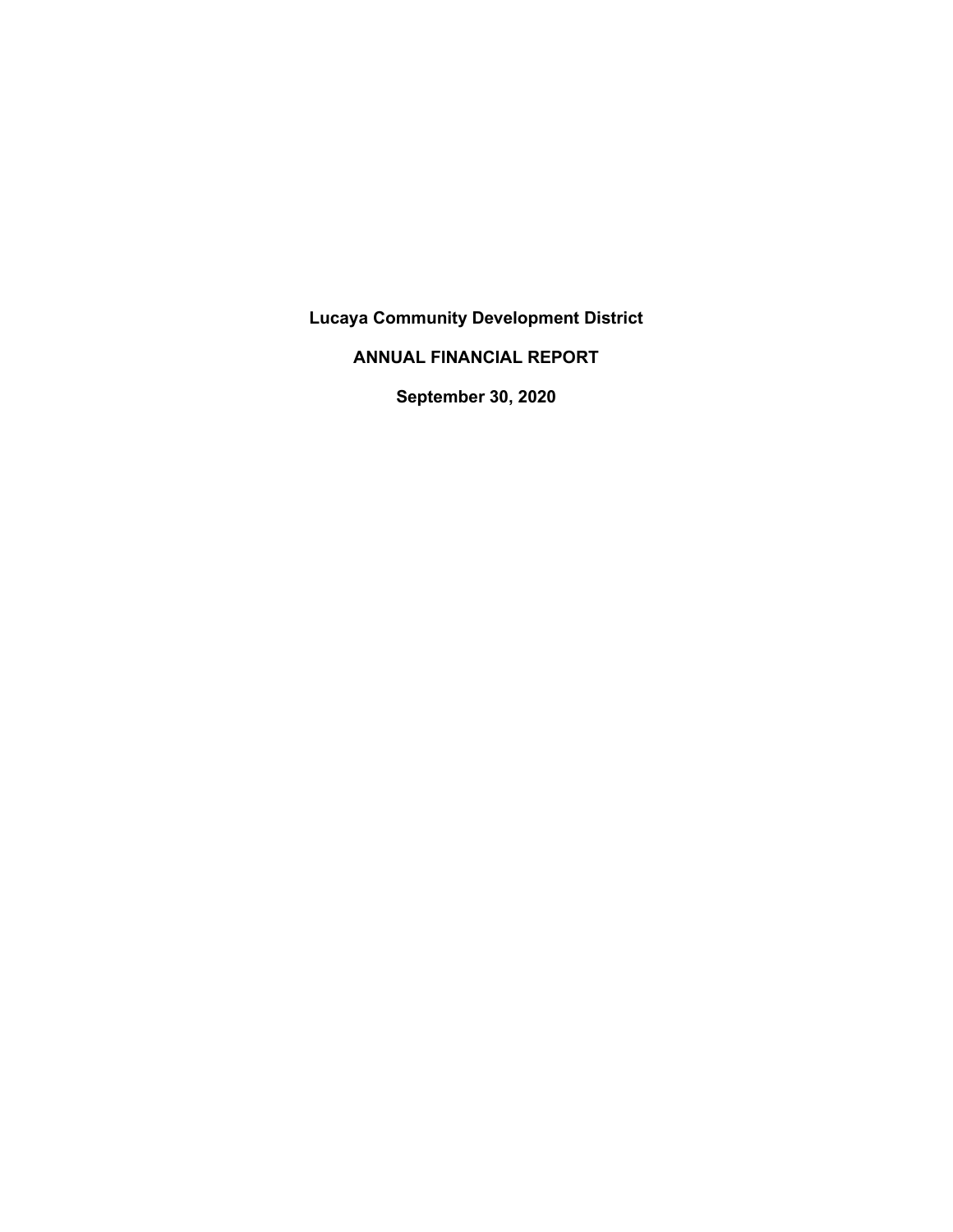# **Lucaya Community Development District**

# **ANNUAL FINANCIAL REPORT**

# **September 30, 2020**

# **TABLE OF CONTENTS**

|                                                                                                                                                                                            | Page<br>Number |
|--------------------------------------------------------------------------------------------------------------------------------------------------------------------------------------------|----------------|
| REPORT OF INDEPENDENT AUDITORS                                                                                                                                                             | $1 - 2$        |
| <b>MANAGEMENT'S DISCUSSION AND ANALYSIS</b>                                                                                                                                                | $3 - 8$        |
| <b>BASIC FINANCIAL STATEMENTS:</b><br><b>Government-wide Financial Statements:</b><br><b>Statement of Net Position</b>                                                                     | 9              |
| <b>Statement of Activities</b><br><b>Fund Financial Statements:</b>                                                                                                                        | 10             |
| <b>Balance Sheet - Governmental Funds</b>                                                                                                                                                  | 11             |
| Reconciliation of Total Governmental Fund Balances<br>to Net Position of Governmental Activities<br>Statement of Revenues, Expenditures and Changes in Fund                                | 12             |
| <b>Balances - Governmental Funds</b><br>Reconciliation of the Statement of Revenues, Expenditures                                                                                          | 13             |
| and Changes in Fund Balances of Governmental Funds<br>to the Statement of Activities<br>Statement of Revenues, Expenditures and Changes in Fund                                            | 14             |
| Balances - Budget and Actual - General Fund                                                                                                                                                | 15             |
| <b>Notes to Financial Statements</b>                                                                                                                                                       | 16-26          |
| INDEPENDENT AUDITOR'S REPORT ON INTERNAL CONTROL OVER FINANCIAL<br>REPORTING AND ON COMPLIANCE AND OTHER MATTERS BASED ON AN<br>AUDIT OF FINANCIAL STATEMENTS PERFORMED IN ACCORDANCE WITH |                |
| <b>GOVERNMENT AUDITING STANDARDS</b>                                                                                                                                                       | $27 - 28$      |
| <b>MANAGEMENT LETTER</b>                                                                                                                                                                   | 29-30          |
| INDEPENDENT ACCOUNTANT'S REPORT / COMPLIANCE WITH<br>SECTION 218.415, FLORIDA STATUTES                                                                                                     | 31             |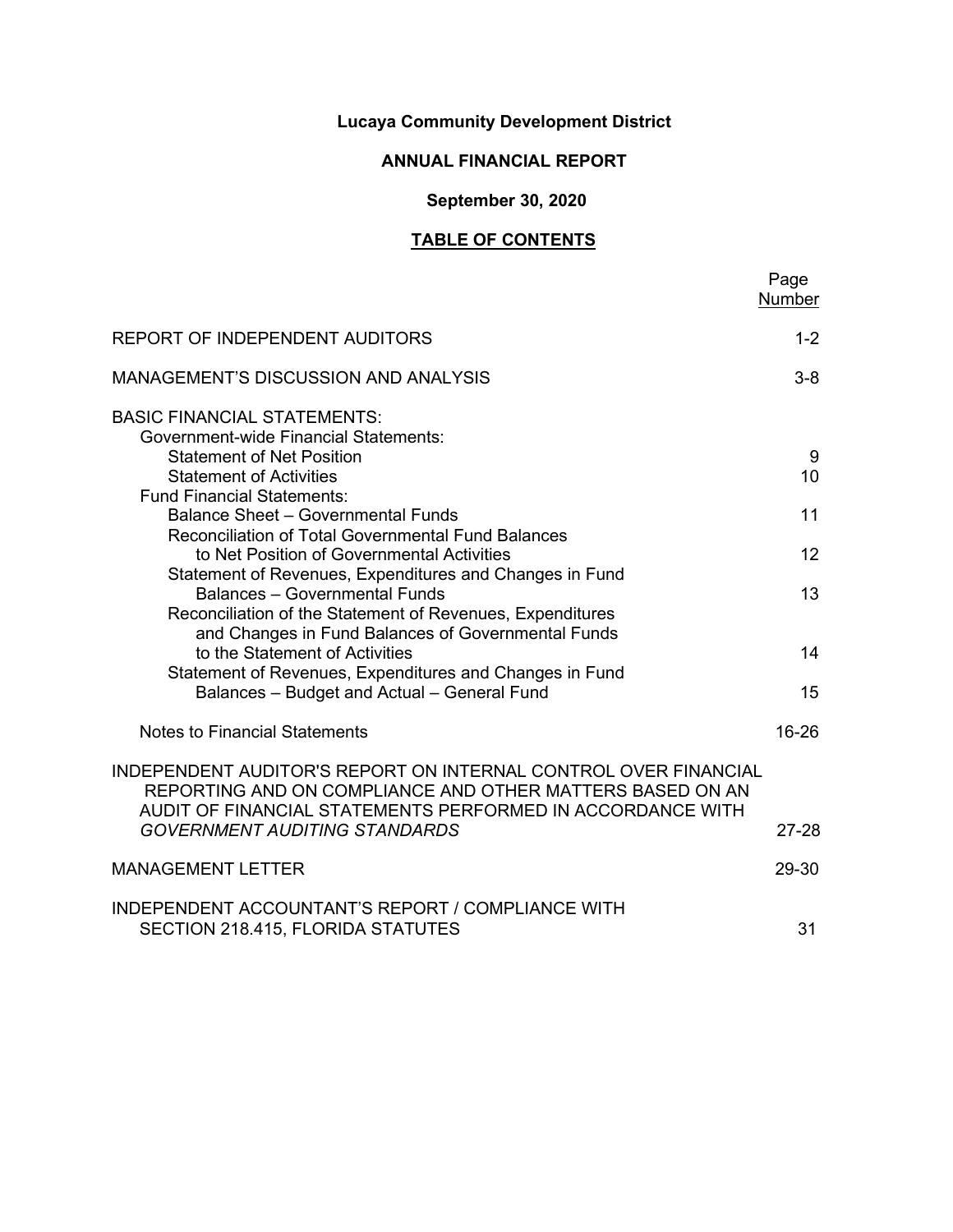

Certified Public Accountants PL

600 Citrus Avenue Suite 200 Fort Pierce, Florida 34950

772/461-6120 // 461-1155 FAX: 772/468-9278

#### **REPORT OF INDEPENDENT AUDITORS**

To the Board of Supervisors Lucaya Community Development District Lee County, Florida

#### **Report on the Financial Statements**

We have audited the accompanying financial statements of Lucaya Community Development District as of and for the year ended September 30, 2020, and the related notes to financial statements, which collectively comprise the District's basic financial statements as listed in the table of contents.

#### **Management's Responsibility for the Financial Statements**

Management is responsible for the preparation and fair presentation of these financial statements in accordance with accounting principles generally accepted in the United States of America; this includes the design, implementation, and maintenance of internal control relevant to the preparation and fair presentation of financial statements that are free from material misstatement, whether due to fraud or error.

#### **Auditor's Responsibility**

Our responsibility is to express an opinion on these financial statements based on our audit. We conducted our audit in accordance with auditing standards generally accepted in the United States of America. Those standards require that we plan and perform the audit to obtain reasonable assurance about whether the financial statements are free from material misstatement.

An audit involves performing procedures to obtain audit evidence about the amounts and disclosures in the financial statements. The procedures selected depend on the auditor's judgment, including the assessment of the risks of material misstatement of the financial statements, whether due to fraud or error. In making those risk assessments, the auditor considers internal control relevant to the entity's preparation and fair presentation of the financial statements in order to design audit procedures that are appropriate in the circumstances, but not for the purpose of expressing an opinion on the effectiveness of the entity's internal control. Accordingly, we express no such opinion. An audit also includes evaluating the appropriateness of accounting policies used and the reasonableness of significant accounting estimates made by management, as well as evaluating the overall presentation of the financial statements.

We believe that the audit evidence we have obtained is sufficient and appropriate to provide a basis for our audit opinion.

> - 1 - Private Companies practice Section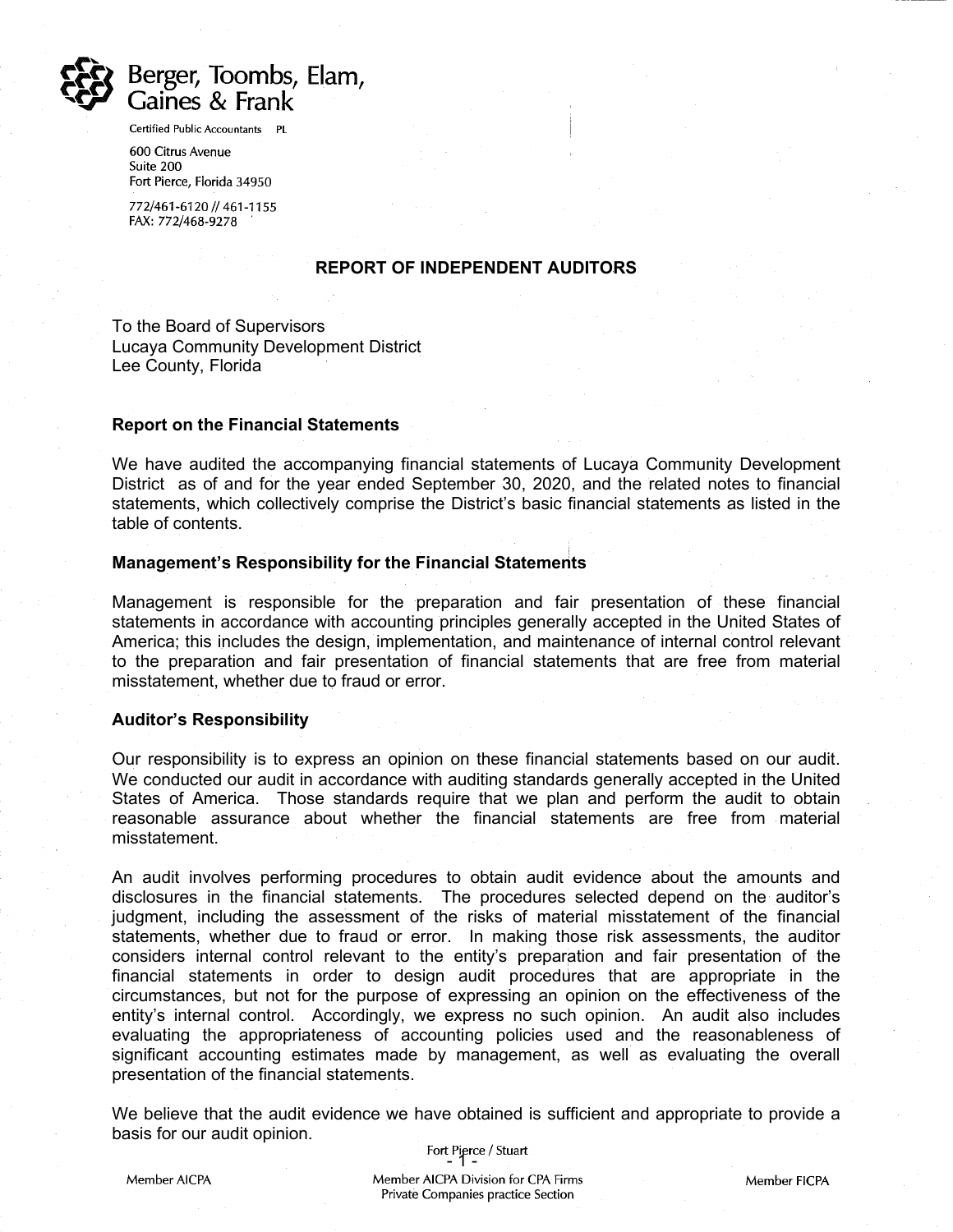

To the Board of Supervisors Lucaya Community Development District

#### **Opinion**

In our opinion, the basic financial statements referred to above present fairly, in all material respects, the financial position of the governmental activities, and each major fund of Lucaya Community Development District as of September 30, 2020, and the respective changes in financial position and the budgetary comparison for the General Fund for the year then ended in conformity with accounting principles generally accepted in the United States of America.

#### **Other Matters**

#### *Required Supplementary Information*

Governmental Accounting principles generally accepted in the United States of America require that the Management's Discussion and Analysis be presented to supplement the basic financial statements. Such information, although not a part of the basic financial statements is required by the *Governmental Accounting Standards Board* who considers it to be an essential part of financial reporting for placing the basic financial statements in an appropriate operational, economic, or historical context. We have applied certain limited procedures to the required supplementary information in accordance with auditing standards generally accepted in the United States of America, which consisted principally of inquiries of management regarding the methods of measurement and presentation of the supplementary information. We do not express an opinion or provide any assurance on the information because the limited procedures do not provide us with sufficient evidence to express and opinion or provide any assurance.

#### **Other Reporting Required by Government Auditing Standards**

In accordance with *Government Auditing Standards*, we have also issued a report dated May 4, 2021, on our consideration of the District's internal control over financial reporting and on our tests of its compliance with certain provisions of laws, regulations and contracts.

The purpose of that report is to describe the scope of our testing of internal control over financial reporting and compliance and the results of that testing, and not to provide an opinion on internal control over financial reporting or on compliance. That report is an integral part of an audit performed in accordance with *Government Auditing Standards* in considering Lucaya Community Development District's internal control over financial reporting and compliance.

 $+$   $\sqrt{h}a$ 

Berger, Toombs, Elam, Gaines & Frank Certified Public Accountants PL Fort Pierce, Florida

May 4, 2021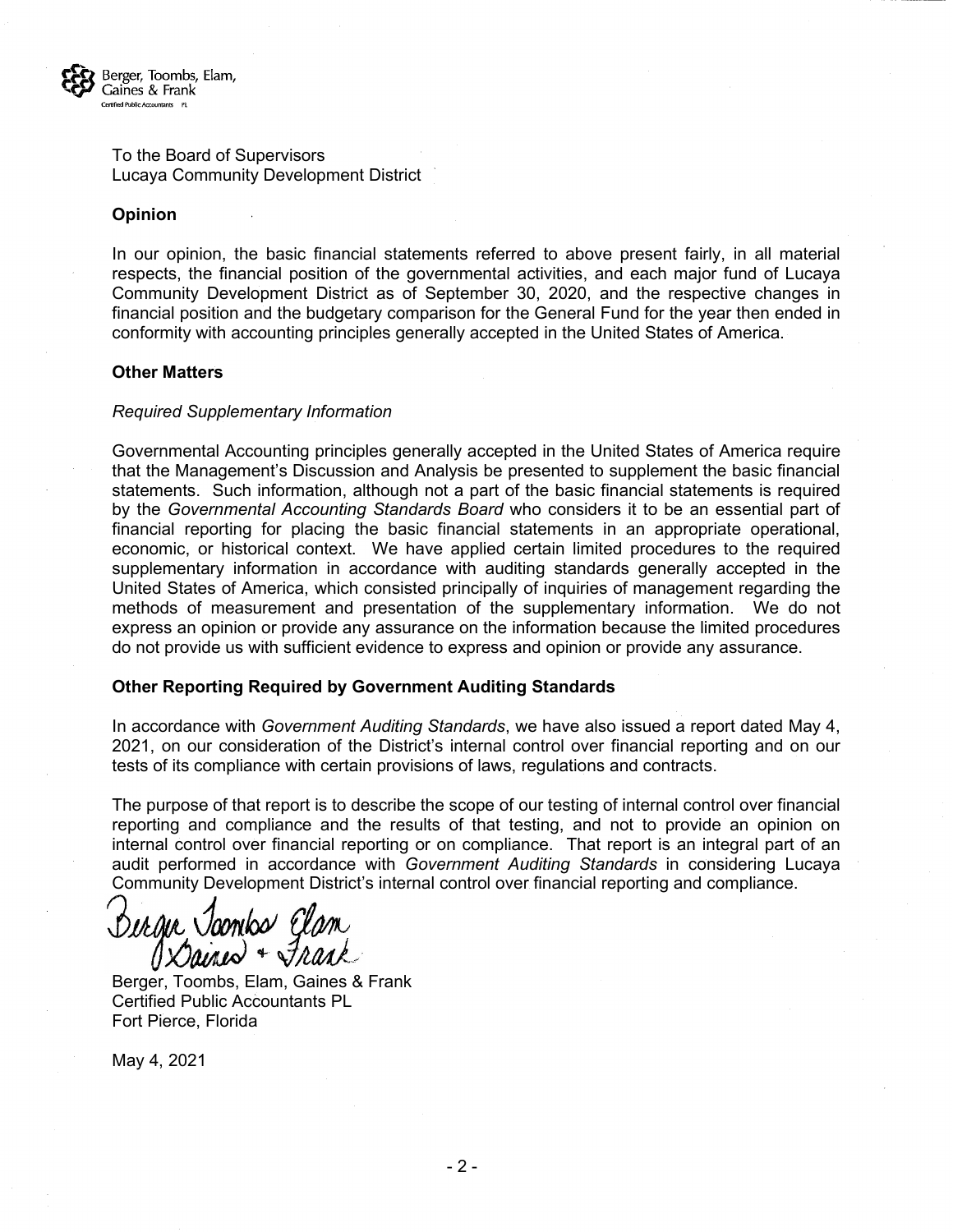Management's discussion and analysis of Lucaya Community Development District's (the "District") financial performance provides an objective and easily readable analysis of the District's financial activities. The analysis provides summary financial information for the District and should be read in conjunction with the District's financial statements.

## **OVERVIEW OF THE FINANCIAL STATEMENTS**

The District's basic financial statements comprise three components; 1) *Government-wide financial statements,* 2) *Fund financial statements,* and 3) *Notes to financial statements.* The *Government-wide financial statements* present an overall picture of the District's financial position and results of operations. The *Fund financial statements* present financial information for the District's major funds. The *Notes to financial statements* provide additional information concerning the District's finances.

The *Government-wide financial statements* are the **statement of net position** and the **statement of activities**. These statements use accounting methods similar to those used by private-sector companies. Emphasis is placed on the net position of governmental activities and the change in net position. Governmental activities are primarily supported by special assessments.

The **statement of net position** presents information on all assets and liabilities of the District, with the difference between assets and liabilities reported as net position. Net position is reported in three categories: 1) net investment in capital assets, 2) restricted, and 3) unrestricted. Assets, liabilities, and net position are reported for all Governmental activities.

**The statement of activities** presents information on all revenues and expenses of the District and the change in net position. Expenses are reported by major function and program revenues relating to those functions are reported, providing the net cost of all functions provided by the District. To assist in understanding the District's operations, expenses have been reported as governmental activities. Governmental activities financed by the District include general government, physical environment, and debt service.

*Fund financial statements* present financial information for governmental funds. These statements provide financial information for the major funds of the District. Governmental fund financial statements provide information on the current assets and liabilities of the funds, changes in current financial resources (revenues and expenditures), and current available resources.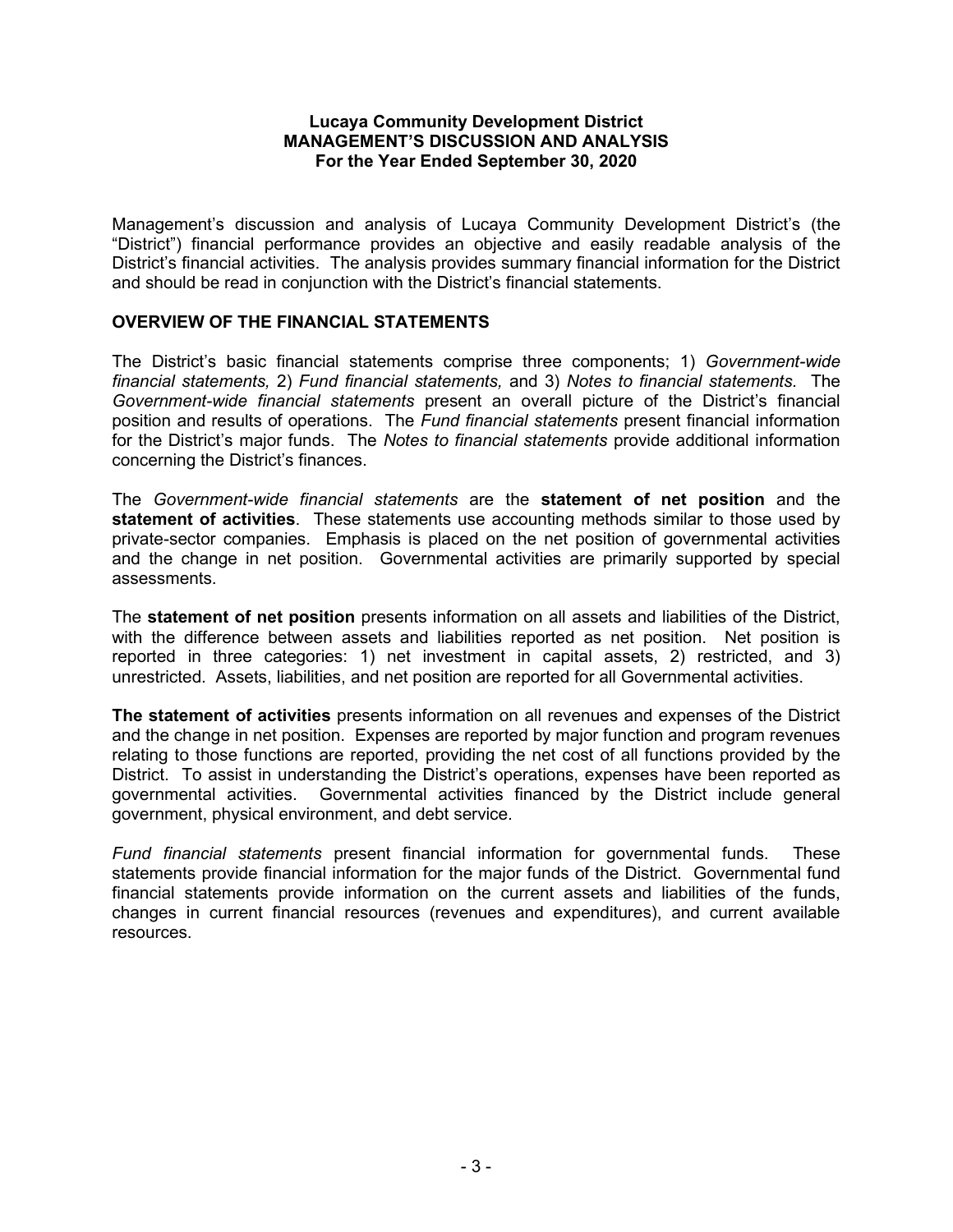## **OVERVIEW OF THE FINANCIAL STATEMENTS (CONTINUED)**

*Fund financial statements* include a **balance sheet** and **a statement of revenues, expenditures and changes in fund balances** for all governmental funds. A **statement of revenues, expenditures, and changes in fund balances – budget and actual** is provided for the District's General Fund. *Fund financial statements* provide more detailed information about the District's activities. Individual funds are established by the District to track revenues that are restricted to certain uses or to comply with legal requirements.

The *government-wide financial statements* and the *fund financial statements* provide different pictures of the District. The *government-wide financial statements* provide an overall picture of the District's financial standing. These statements are comparable to private-sector companies and give a good understanding of the District's overall financial health and how the District paid for the various activities, or functions, provided by the District. All assets of the District, including improvements other than buildings, and infrastructure are reported in the **statement of net position**. All liabilities, including principal outstanding on bonds are included. **statement of activities** includes depreciation on all long-lived assets of the District, but transactions between the different functions of the District have been eliminated in order to avoid "doubling up" the revenues and expenses. The *fund financial statements* provide a picture of the major funds of the District. In the case of governmental activities, outlays for long lived assets are reported as expenditures and long-term liabilities, such as general obligation bonds, are not included in the fund financial statements. To provide a link from the *fund financial statements* to the *government-wide financial statements*, reconciliations are provided from the *fund financial statements* to the *government-wide financial statements.*

*Notes to financial statements* provide additional detail concerning the financial activities and financial balances of the District. Additional information about the accounting practices of the District, investments of the District, capital assets and long-term debt are some of the items included in the *notes to financial statements.*

## **Financial Highlights**

The following are the highlights of financial activity for the year ended September 30, 2020.

- ♦ The District's total assets exceeded total liabilities by \$3,320,656 (net position). Net investment in capital assets for the District was \$2,851,470. Restricted net position was \$44,155 and unrestricted net position was \$425,031.
- ♦ Revenues from governmental activities totaled \$623,423 and expenses from governmental activities totaled \$827,940.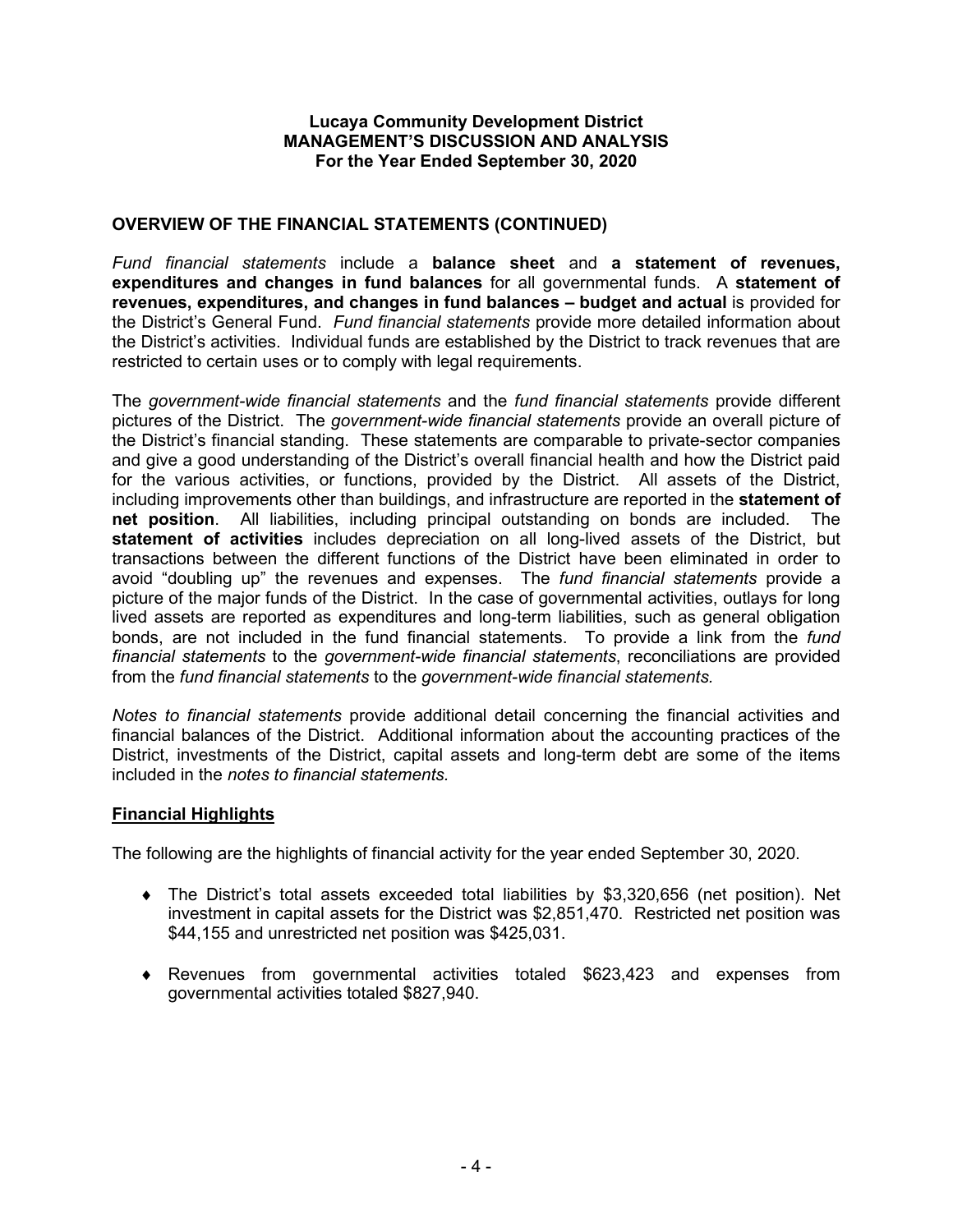## **OVERVIEW OF THE FINANCIAL STATEMENTS (CONTINUED)**

### **Financial Analysis of the District**

The following schedule provides a summary of the assets, liabilities and net position of the District and is presented by category for comparison purposes.

#### **Net Position**

|                                  | <b>Governmental Activities</b> |           |    |           |  |  |  |
|----------------------------------|--------------------------------|-----------|----|-----------|--|--|--|
|                                  |                                | 2020      |    | 2019      |  |  |  |
| Current assets                   | \$                             | 501,965   | \$ | 466,440   |  |  |  |
| Restricted assets                |                                | 108,613   |    | 194,680   |  |  |  |
| Capital assets                   |                                | 4,013,887 |    | 4,426,646 |  |  |  |
| Total Assets                     |                                | 4,624,465 |    | 5,087,766 |  |  |  |
| <b>Current liabilities</b>       |                                | 97,569    |    | 105,645   |  |  |  |
| Non-current liabilities          |                                | 1,206,240 |    | 1,456,948 |  |  |  |
| <b>Total Liabilities</b>         |                                | 1,303,809 |    | 1,562,593 |  |  |  |
| <b>Net Position</b>              |                                |           |    |           |  |  |  |
| Net investment in capital assets |                                | 2,851,470 |    | 2,961,682 |  |  |  |
| Restricted                       |                                | 44,155    |    | 112,460   |  |  |  |
| Unrestricted                     |                                | 425,031   |    | 451,031   |  |  |  |
| Total Net Position               | \$                             | 3,320,656 | \$ | 3,525,173 |  |  |  |

The increase in current assets is related to the increase in cash equivalents, which was the result of revenues exceeding expenditures at the fund level.

The reduction in restricted assets and non-current liabilities is primarily the result of the principal payments made on non-current liabilities in the current year.

The reduction in capital assets and net investment in capital assets is related to depreciation.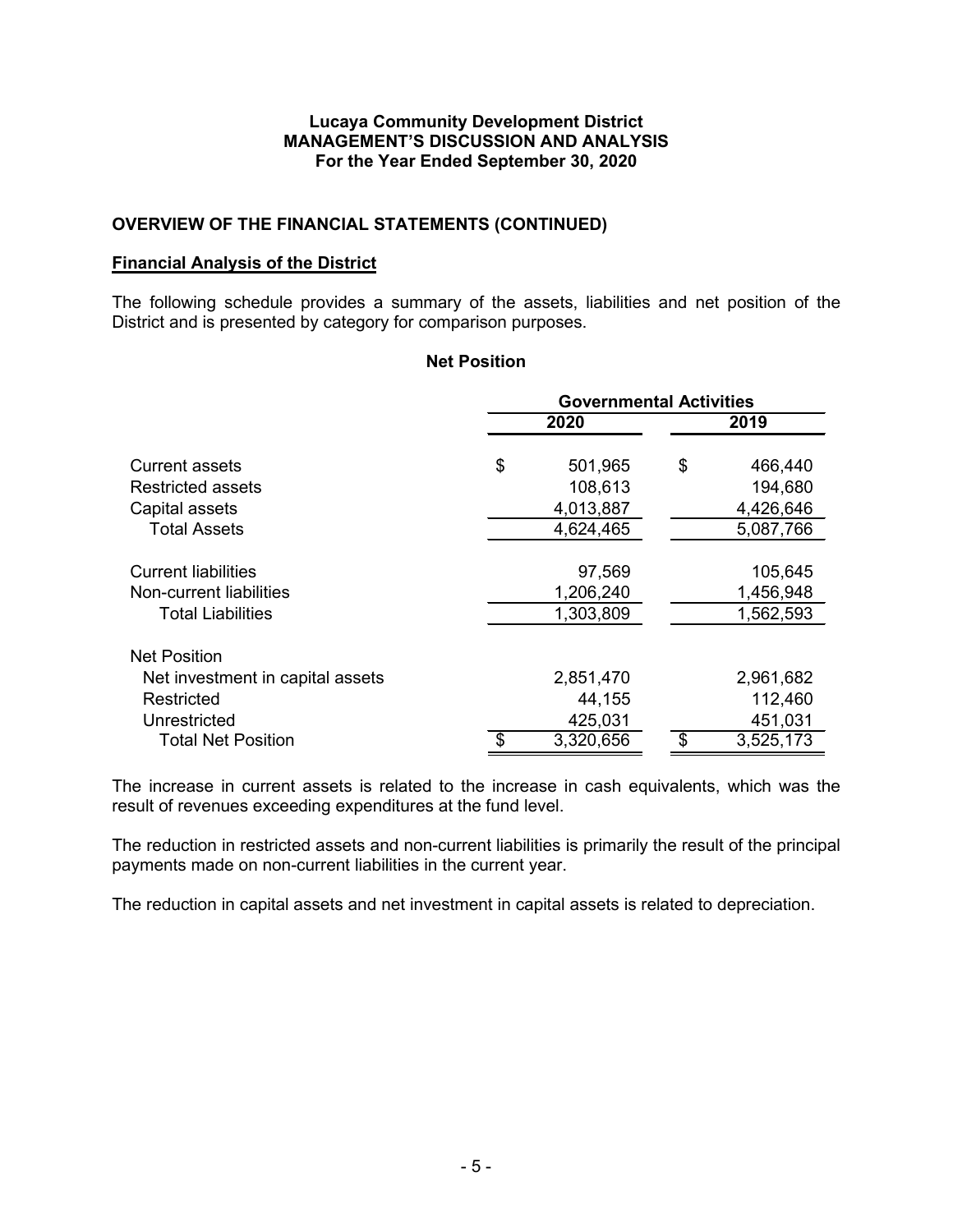## **OVERVIEW OF THE FINANCIAL STATEMENTS (CONTINUED)**

## **Financial Analysis of the District (Continued)**

The following schedule provides a summary of the changes in net position of the District and is presented by category for comparison purposes.

### **Change In Net Position**

|                                  | <b>Governmental Activities</b> |            |    |            |  |  |  |
|----------------------------------|--------------------------------|------------|----|------------|--|--|--|
|                                  |                                | 2020       |    | 2019       |  |  |  |
| <b>Program Revenues</b>          |                                |            |    |            |  |  |  |
| Charges for services             | \$                             | 619,173    | \$ | 649,795    |  |  |  |
| <b>General Revenues</b>          |                                |            |    |            |  |  |  |
| <b>Miscellaneous</b>             |                                |            |    | 2,896      |  |  |  |
| Investment earnings              |                                | 4,250      |    | 9,242      |  |  |  |
| <b>Total Revenues</b>            |                                | 623,423    |    | 661,933    |  |  |  |
| <b>Expenses</b>                  |                                |            |    |            |  |  |  |
| General government               |                                | 105,900    |    | 104,766    |  |  |  |
| Physical environment             |                                | 651,516    |    | 621,079    |  |  |  |
| Interest and other charges       |                                | 70,524     |    | 83,313     |  |  |  |
| <b>Total Expenses</b>            |                                | 827,940    |    | 809,158    |  |  |  |
| Change in Net Position           |                                | (204, 517) |    | (147, 225) |  |  |  |
| Net Position - Beginning of Year |                                | 3,525,173  |    | 3,672,398  |  |  |  |
| Net Position - End of Year       | \$                             | 3,320,656  | \$ | 3,525,173  |  |  |  |

The decrease in charges for services is related to a budgeted decrease in special assessments.

The increase in physical environment is related to the increase in utility expenses in the current year.

The decrease in interest and other charges is due to the decrease in bonds payable outstanding.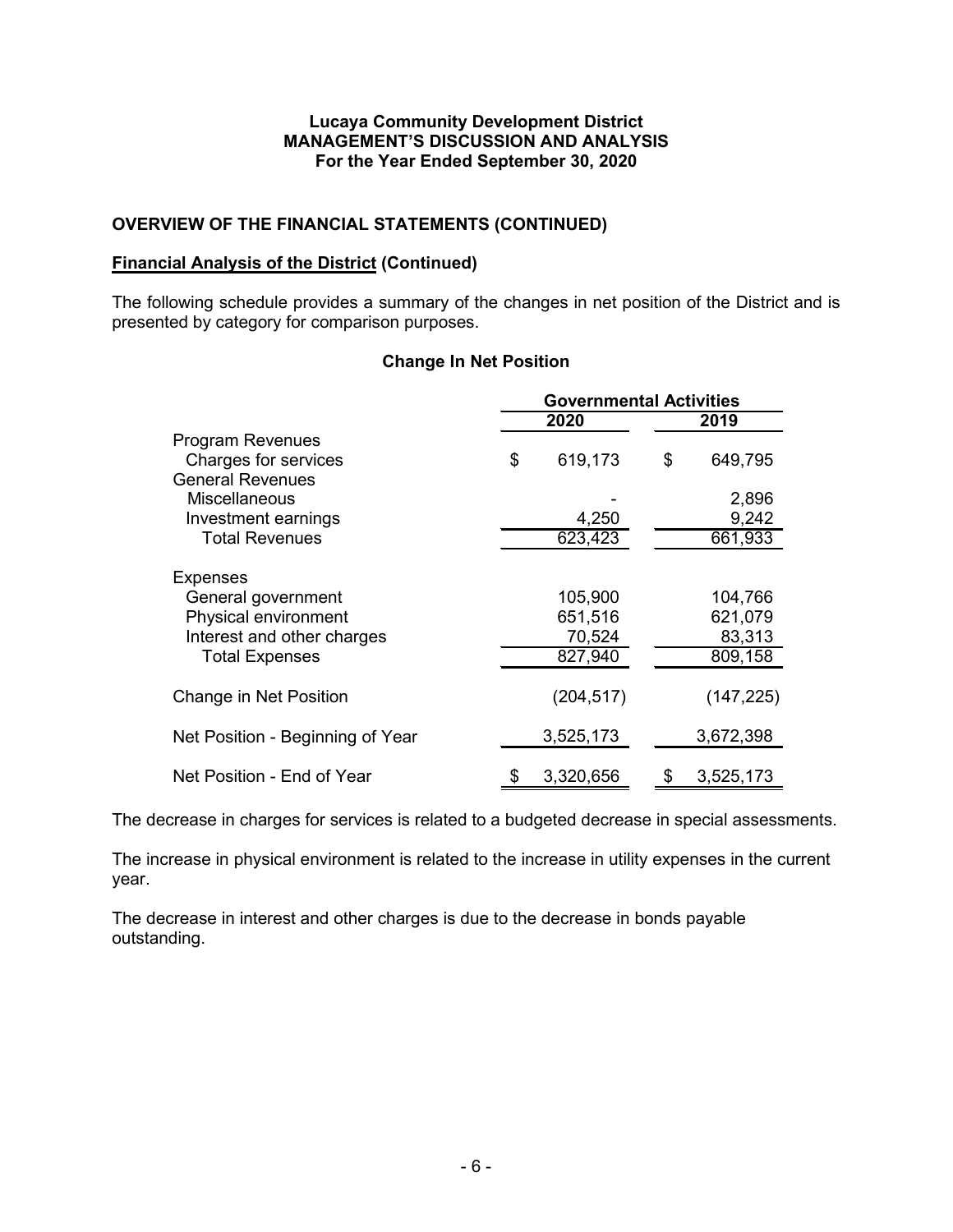## **OVERVIEW OF THE FINANCIAL STATEMENTS (CONTINUED)**

## **Capital Assets Activity**

The following schedule provides a summary of the District's capital assets as of September 30, 2020 and 2019:

|                                               | <b>Governmental Activities</b> |             |  |  |  |  |
|-----------------------------------------------|--------------------------------|-------------|--|--|--|--|
|                                               | 2020                           | 2019        |  |  |  |  |
| Infrastructure                                | \$8,424,717                    | \$8,424,717 |  |  |  |  |
| Improvements other than buildings             | 1,093,220                      | 1,093,220   |  |  |  |  |
| Less: accumulated depreciation                | (5,504,050)                    | (5,091,291) |  |  |  |  |
| <b>Governmental Activities Capital Assets</b> | 4,013,887                      | \$4,426,646 |  |  |  |  |

During the year depreciation was \$412,759.

## **General Fund Budgetary Highlights**

The budgeted expenditures exceeded actual expenditures in the current year because miscellaneous contingency costs and capital reserve expenditures were less than anticipated.

There were no budget amendments in the current year.

## **Debt Management**

Governmental Activities debt includes the following:

- ♦ In May 2005, the District issued \$2,315,000 Series 2005 Capital Improvement Revenue Bonds. These bonds were issued to finance the cost of the construction, installation, and equipping of a portion of the Capital Improvement Program (the "2005 Project"). The balance outstanding at September 30, 2020 was \$1,200,000.
- ♦ In August 2010, the District declared \$250,000 in unpaid deferred costs owed to the Developer. The balance outstanding in the Statement of Net Position at September 30, 2020 was \$61,240.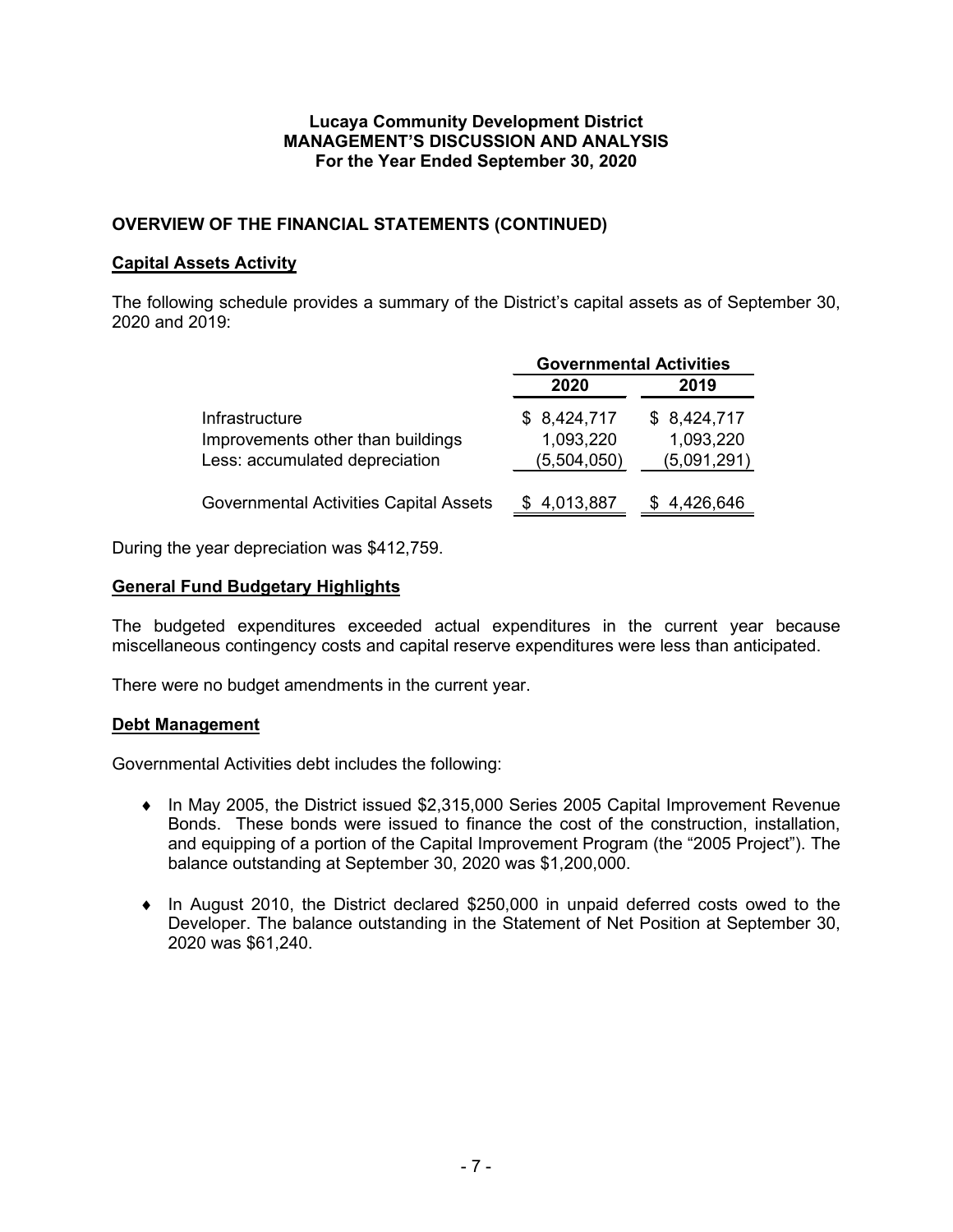## **OVERVIEW OF THE FINANCIAL STATEMENTS (CONTINUED)**

### **Economic Factors and Next Year's Budget**

Lucaya Community Development District does not expect any economic factors to have any significant effect on the financial position or results of operations of the District in fiscal year 2021.

### **Request for Information**

The financial report is designed to provide a general overview of Lucaya Community Development District's finances for all those with an interest. Questions concerning any of the information provided in this report or requests for additional information should be addressed to the Lucaya Community Development District's Finance Department at 3434 Colwell Ave, Suite 200, Tampa, Florida 33614.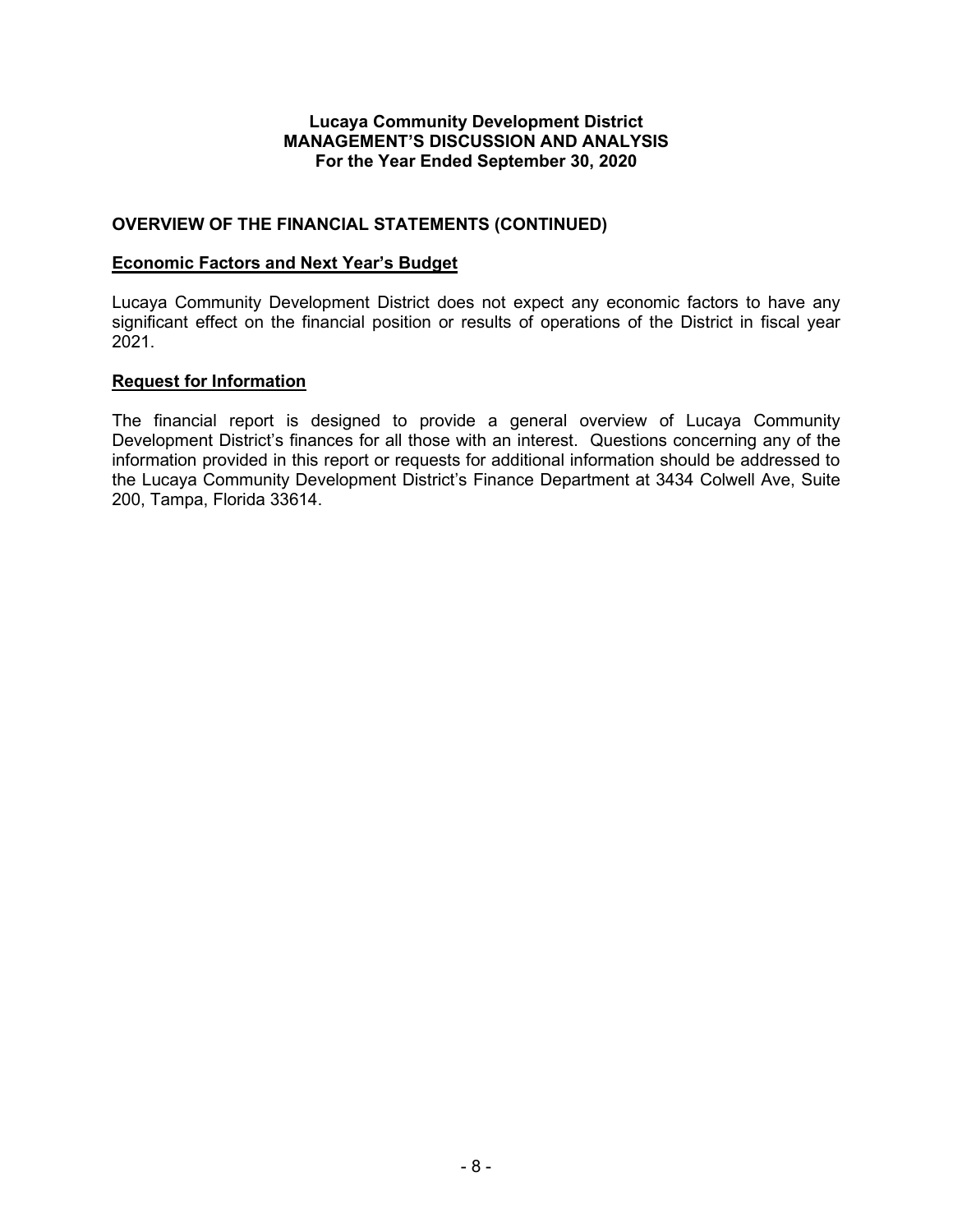### **Lucaya Community Development District STATEMENT OF NET POSITION September 30, 2020**

|                                                  | Governmental<br><b>Activities</b> |
|--------------------------------------------------|-----------------------------------|
| <b>ASSETS</b>                                    |                                   |
| <b>Current Assets</b>                            |                                   |
| Cash                                             | \$<br>500,339                     |
| Prepaid expenses                                 | 1,383                             |
| Deposits                                         | 243                               |
| <b>Total Current Assets</b>                      | 501,965                           |
| <b>Non-Current Assets</b>                        |                                   |
| <b>Restricted Assets</b>                         |                                   |
| Investments                                      | 108,613                           |
| Capital Assets, Being Depreciated                |                                   |
| Infrastructure                                   | 8,424,717                         |
| Improvements other than buildings                | 1,093,220                         |
| Less: accumulated depreciation                   | (5,504,050)                       |
| <b>Total Non-Current Assets</b>                  | 4,122,500                         |
| <b>Total Assets</b>                              | 4,624,465                         |
| <b>LIABILITIES</b><br><b>Current Liabilities</b> |                                   |
| Accounts payable and accrued expenses            | 15,694                            |
| Bonds payable                                    | 55,000                            |
| <b>Accrued interest</b>                          | 26,875                            |
| <b>Total Current Liabilities</b>                 | 97,569                            |
| <b>Non-Current Liabilities</b>                   |                                   |
| Bonds payable                                    | 1,145,000                         |
| Deferred obligation                              | 61,240                            |
| <b>Total Non-Current Liabilities</b>             | 1,206,240                         |
| <b>Total Liabilities</b>                         | 1,303,809                         |
| <b>NET POSITION</b>                              |                                   |
| Net investment in capital assets                 | 2,851,470                         |
| Restricted for debt service                      | 23,750                            |
| Restricted for capital projects                  | 20,405                            |
| Unrestricted                                     | 425,031                           |
| <b>Total Net Position</b>                        | \$<br>3,320,656                   |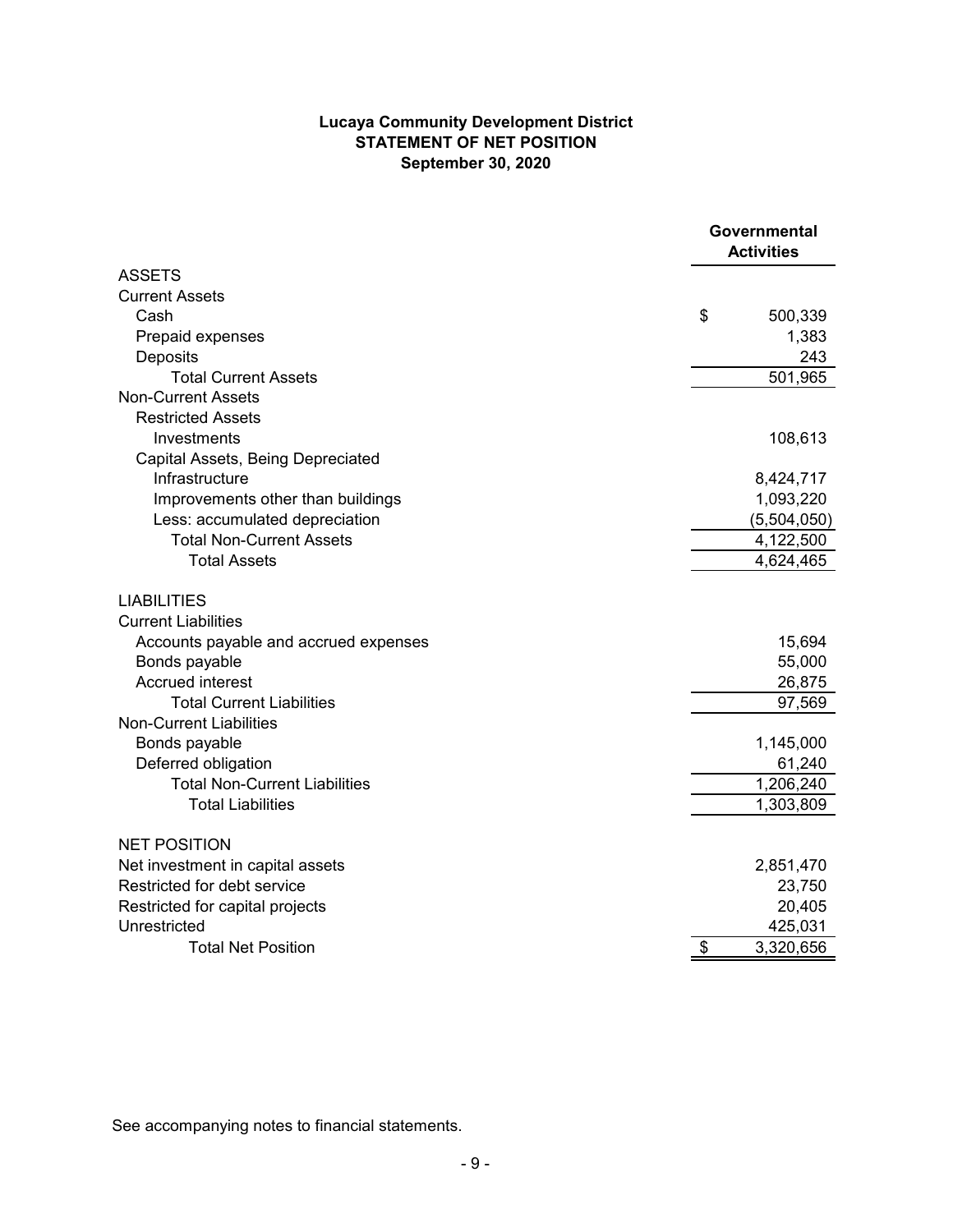# **Lucaya Community Development District STATEMENT OF ACTIVITIES For the Year Ended September 30, 2020**

|                                      |                                  |                                              |    | Program<br><b>Revenues</b>            |    | <b>Net (Expenses)</b><br><b>Revenues and</b><br><b>Changes in</b><br><b>Net Position</b> |
|--------------------------------------|----------------------------------|----------------------------------------------|----|---------------------------------------|----|------------------------------------------------------------------------------------------|
| <b>Functions/Programs</b>            |                                  | <b>Expenses</b>                              |    | <b>Charges for</b><br><b>Services</b> |    | Governmental<br><b>Activities</b>                                                        |
| <b>Governmental Activities</b>       |                                  |                                              |    |                                       |    |                                                                                          |
| General government                   | \$                               | (105,900)                                    | \$ | 116,271                               | \$ | 10,371                                                                                   |
| Physical environment                 |                                  | (651, 516)                                   |    | 251,936                               |    | (399, 580)                                                                               |
| Interest and other charges           |                                  | (70,524)                                     |    | 250,966                               |    | 180,442                                                                                  |
| <b>Total Governmental Activities</b> | \$                               | (827,940)                                    | \$ | 619,173                               |    | (208, 767)                                                                               |
|                                      |                                  | <b>General Revenues</b><br>Investment income |    |                                       |    | 4,250                                                                                    |
|                                      |                                  | <b>Changes in Net Position</b>               |    |                                       |    | (204, 517)                                                                               |
|                                      | Net Position - Beginning of Year |                                              |    |                                       |    | 3,525,173                                                                                |
|                                      |                                  | Net Position - End of Year                   | \$ | 3,320,656                             |    |                                                                                          |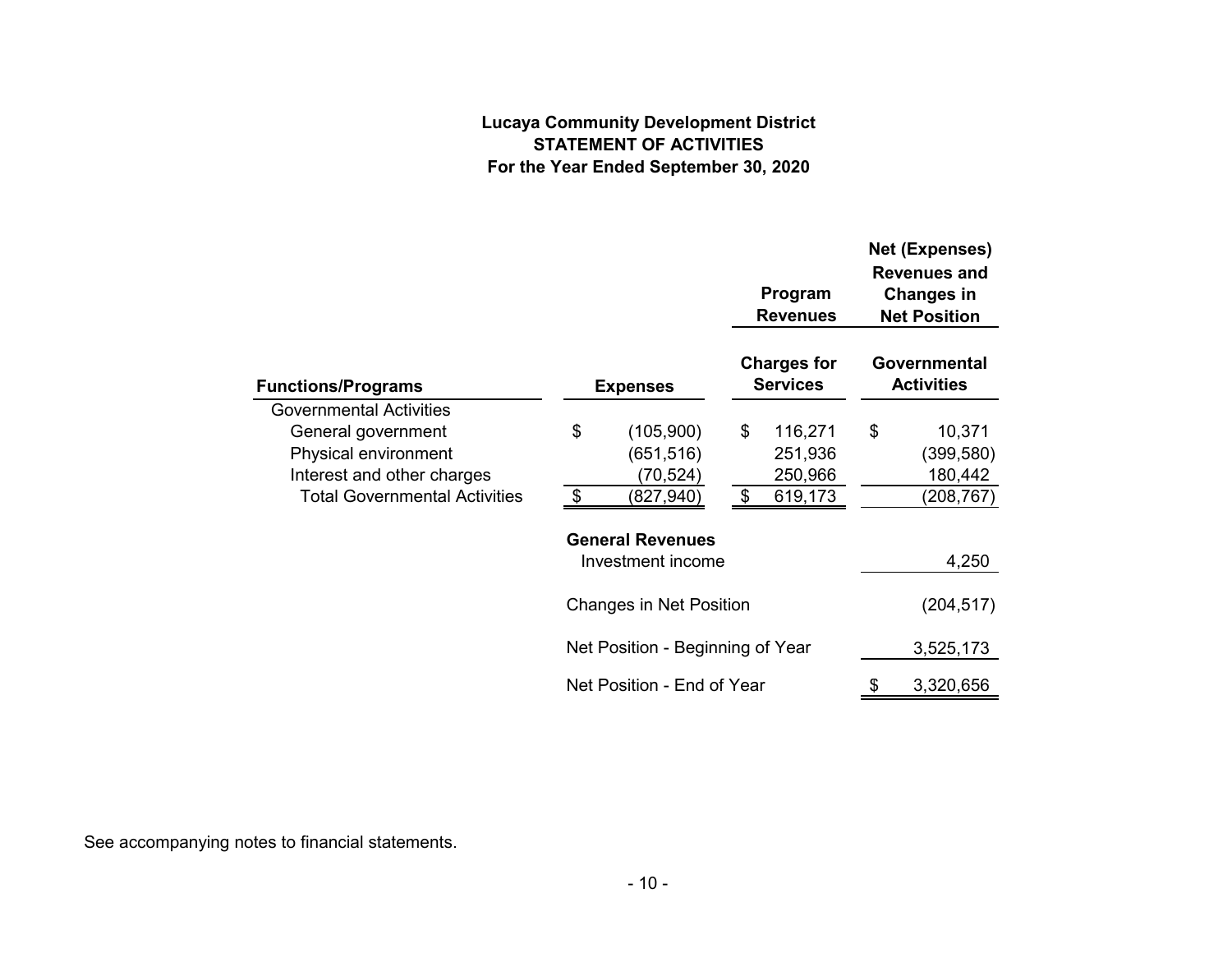### **Lucaya Community Development District BALANCE SHEET - GOVERNMENTAL FUNDS September 30, 2020**

| Debt<br>Capital<br>Governmental<br>Projects<br>General<br>Service<br>Funds<br>\$<br>500,339<br>\$<br>\$<br>\$<br>500,339<br>Cash<br>1,383<br>1,383<br>Prepaid expenses<br>Deposits<br>243<br>243<br><b>Restricted assets</b><br>88,208<br>20,405<br>108,613<br>Investments, at fair value<br>501,965<br>\$<br>20,405<br>\$<br>610,578<br><b>Total Assets</b><br>\$<br>88,208<br>\$<br>LIABILITIES AND FUND BALANCES<br><b>LIABILITIES</b><br>15,694<br>15,694<br>\$<br>Accounts payable and accrued expenses<br>\$<br>\$<br>S<br><b>FUND BALANCES</b><br>1,626<br>1,626<br>Nonspendable - prepaid expenses/deposits<br>Restricted:<br>88,208<br>88,208<br>Debt service<br>20,405<br>Capital projects<br>20,405<br>121,767<br>Assigned capital reserve<br>121,767<br>Unassigned<br>362,878<br>362,878<br>88,208<br>20,405<br><b>Total Fund Balances</b><br>486,271<br>594,884<br><b>Total Liabilities and Fund Balances</b><br>\$<br>\$<br>501,965<br>20,405<br>\$<br>610,578<br>88,208 |               |  |  |  | Total |
|----------------------------------------------------------------------------------------------------------------------------------------------------------------------------------------------------------------------------------------------------------------------------------------------------------------------------------------------------------------------------------------------------------------------------------------------------------------------------------------------------------------------------------------------------------------------------------------------------------------------------------------------------------------------------------------------------------------------------------------------------------------------------------------------------------------------------------------------------------------------------------------------------------------------------------------------------------------------------------------|---------------|--|--|--|-------|
|                                                                                                                                                                                                                                                                                                                                                                                                                                                                                                                                                                                                                                                                                                                                                                                                                                                                                                                                                                                        |               |  |  |  |       |
|                                                                                                                                                                                                                                                                                                                                                                                                                                                                                                                                                                                                                                                                                                                                                                                                                                                                                                                                                                                        |               |  |  |  |       |
|                                                                                                                                                                                                                                                                                                                                                                                                                                                                                                                                                                                                                                                                                                                                                                                                                                                                                                                                                                                        | <b>ASSETS</b> |  |  |  |       |
|                                                                                                                                                                                                                                                                                                                                                                                                                                                                                                                                                                                                                                                                                                                                                                                                                                                                                                                                                                                        |               |  |  |  |       |
|                                                                                                                                                                                                                                                                                                                                                                                                                                                                                                                                                                                                                                                                                                                                                                                                                                                                                                                                                                                        |               |  |  |  |       |
|                                                                                                                                                                                                                                                                                                                                                                                                                                                                                                                                                                                                                                                                                                                                                                                                                                                                                                                                                                                        |               |  |  |  |       |
|                                                                                                                                                                                                                                                                                                                                                                                                                                                                                                                                                                                                                                                                                                                                                                                                                                                                                                                                                                                        |               |  |  |  |       |
|                                                                                                                                                                                                                                                                                                                                                                                                                                                                                                                                                                                                                                                                                                                                                                                                                                                                                                                                                                                        |               |  |  |  |       |
|                                                                                                                                                                                                                                                                                                                                                                                                                                                                                                                                                                                                                                                                                                                                                                                                                                                                                                                                                                                        |               |  |  |  |       |
|                                                                                                                                                                                                                                                                                                                                                                                                                                                                                                                                                                                                                                                                                                                                                                                                                                                                                                                                                                                        |               |  |  |  |       |
|                                                                                                                                                                                                                                                                                                                                                                                                                                                                                                                                                                                                                                                                                                                                                                                                                                                                                                                                                                                        |               |  |  |  |       |
|                                                                                                                                                                                                                                                                                                                                                                                                                                                                                                                                                                                                                                                                                                                                                                                                                                                                                                                                                                                        |               |  |  |  |       |
|                                                                                                                                                                                                                                                                                                                                                                                                                                                                                                                                                                                                                                                                                                                                                                                                                                                                                                                                                                                        |               |  |  |  |       |
|                                                                                                                                                                                                                                                                                                                                                                                                                                                                                                                                                                                                                                                                                                                                                                                                                                                                                                                                                                                        |               |  |  |  |       |
|                                                                                                                                                                                                                                                                                                                                                                                                                                                                                                                                                                                                                                                                                                                                                                                                                                                                                                                                                                                        |               |  |  |  |       |
|                                                                                                                                                                                                                                                                                                                                                                                                                                                                                                                                                                                                                                                                                                                                                                                                                                                                                                                                                                                        |               |  |  |  |       |
|                                                                                                                                                                                                                                                                                                                                                                                                                                                                                                                                                                                                                                                                                                                                                                                                                                                                                                                                                                                        |               |  |  |  |       |
|                                                                                                                                                                                                                                                                                                                                                                                                                                                                                                                                                                                                                                                                                                                                                                                                                                                                                                                                                                                        |               |  |  |  |       |
|                                                                                                                                                                                                                                                                                                                                                                                                                                                                                                                                                                                                                                                                                                                                                                                                                                                                                                                                                                                        |               |  |  |  |       |
|                                                                                                                                                                                                                                                                                                                                                                                                                                                                                                                                                                                                                                                                                                                                                                                                                                                                                                                                                                                        |               |  |  |  |       |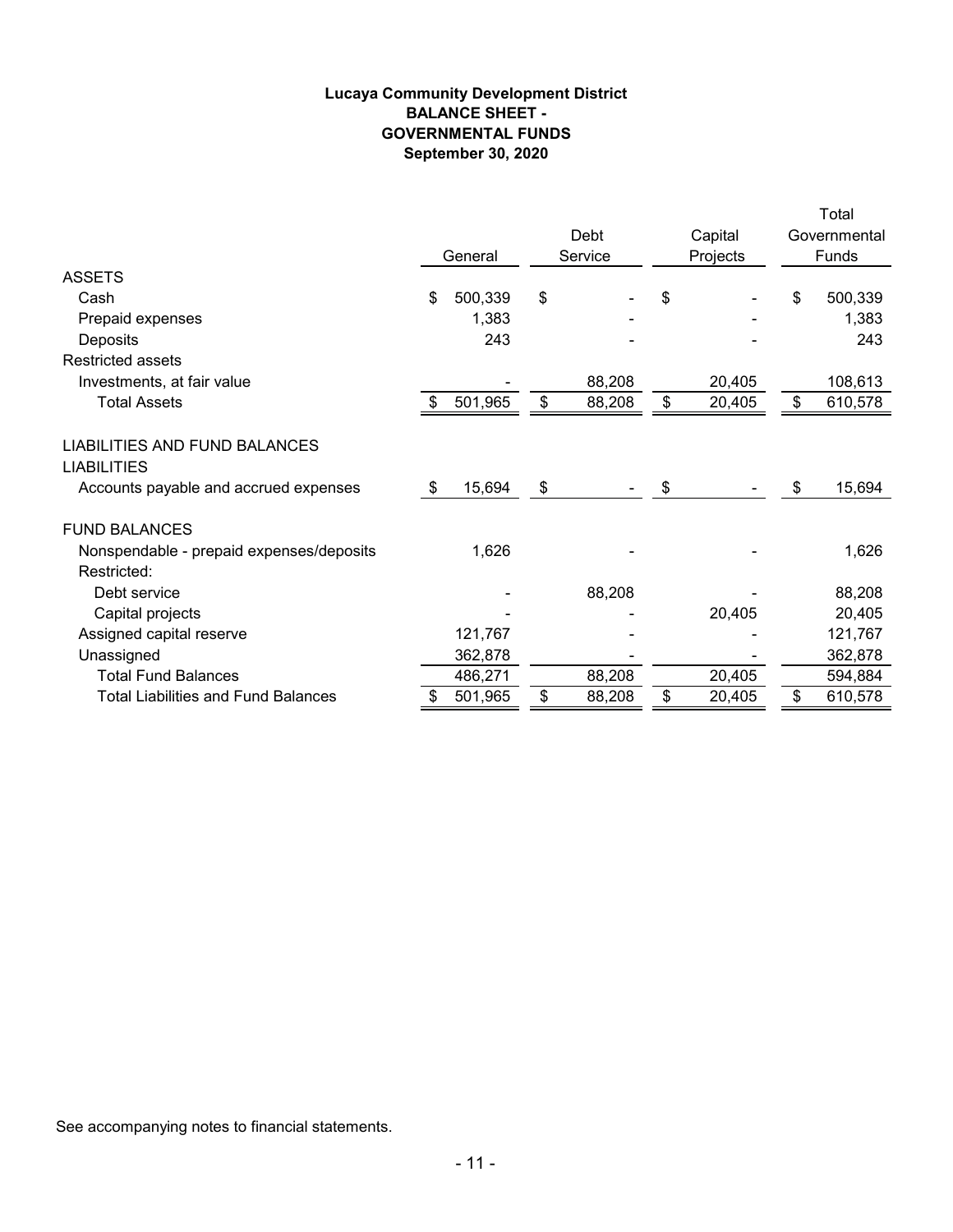## **Lucaya Community Development District RECONCILIATION OF TOTAL GOVERNMENTAL FUND BALANCES TO NET POSITION OF GOVERNMENTAL ACTIVITIES September 30, 2020**

| <b>Total Governmental Fund Balances</b>                                                                                                                                                                                                                                   | \$<br>594.884 |
|---------------------------------------------------------------------------------------------------------------------------------------------------------------------------------------------------------------------------------------------------------------------------|---------------|
| Amounts reported for governmental activities in the Statement of Net Position<br>are different because:                                                                                                                                                                   |               |
| Capital assets, infrastructure, \$8,424,717, and improvements other than<br>buildings, \$1,093,220, net of accumulated depreciation, \$(5,504,050), used in<br>governmental activities are not financial resources, and therefore, are not<br>reported at the fund level. | 4,013,887     |
| Long-term liabilities, bonds payable, \$(1,200,000), and deferred obligation,<br>\$(61,240), are not due and payable in the current period, and therefore, are not<br>reported at the fund level.                                                                         | (1,261,240)   |
| Accrued interest expense for long-term debt is not a financial use, and<br>therefore, is not reported at the fund level.                                                                                                                                                  | (26, 875)     |
| Net Position of Governmental Activities                                                                                                                                                                                                                                   | 3,320,656     |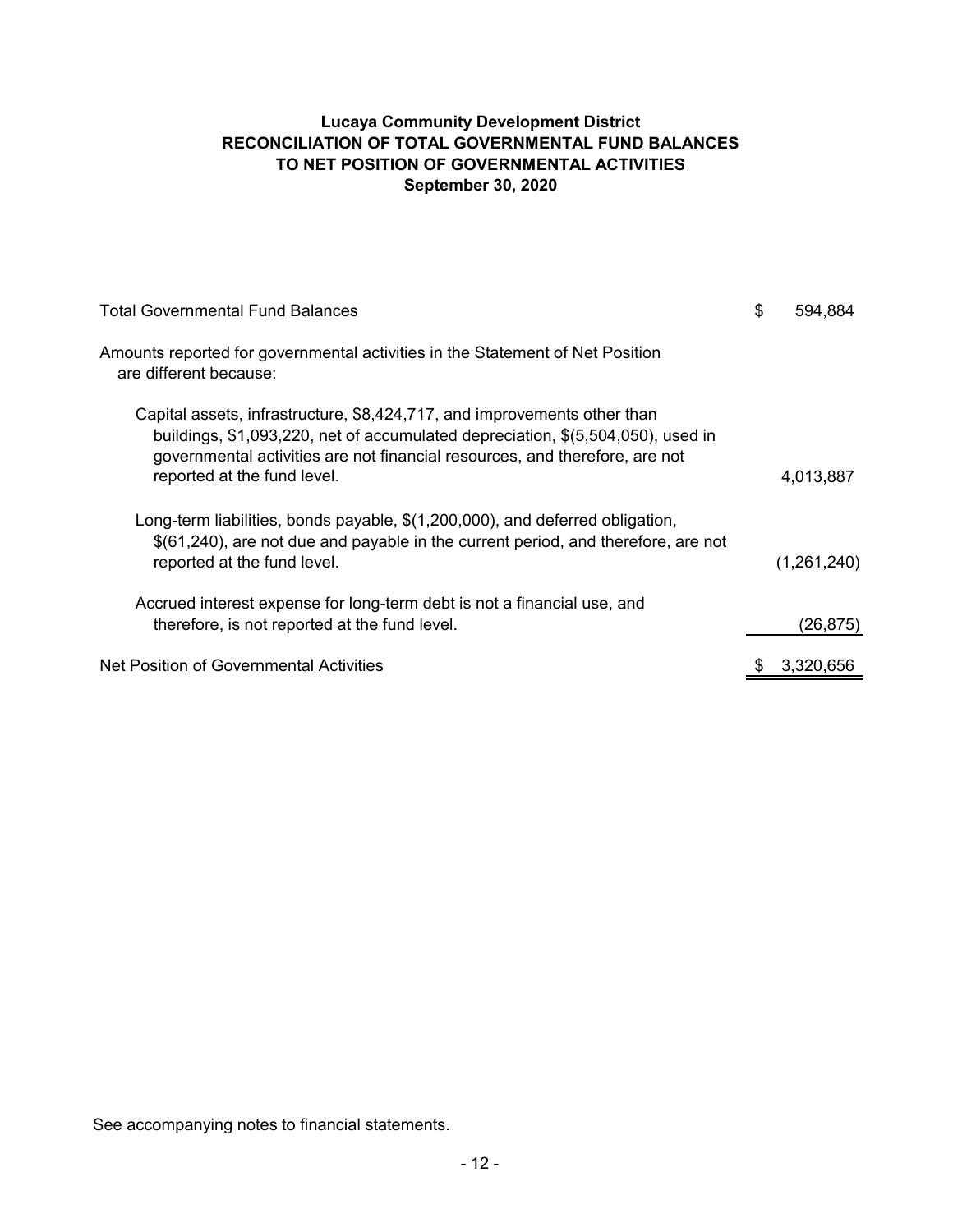# **Lucaya Community Development District STATEMENT OF REVENUES, EXPENDITURES AND CHANGES IN FUND BALANCES - GOVERNMENTAL FUNDS For the Year Ended September 30, 2020**

|                                             | Debt<br>General<br>Service |         | Capital<br>Projects |    | <b>Totals</b><br>Governmental<br>Funds |    |           |
|---------------------------------------------|----------------------------|---------|---------------------|----|----------------------------------------|----|-----------|
| Revenues                                    |                            |         |                     |    |                                        |    |           |
| Special assessments                         | \$                         | 368,207 | \$<br>250,966       | \$ |                                        | \$ | 619,173   |
| Investment income                           |                            | 2,398   | 1,766               |    | 86                                     |    | 4,250     |
| <b>Total Revenues</b>                       |                            | 370,605 | 252,732             |    | 86                                     |    | 623,423   |
| Expenditures                                |                            |         |                     |    |                                        |    |           |
| Current                                     |                            |         |                     |    |                                        |    |           |
| General government                          |                            | 105,900 |                     |    |                                        |    | 105,900   |
| Physical environment                        |                            | 229,465 |                     |    |                                        |    | 229,465   |
| Debt service                                |                            |         |                     |    |                                        |    |           |
| Principal                                   |                            |         | 265,000             |    |                                        |    | 265,000   |
| Interest                                    |                            |         | 76,459              |    |                                        |    | 76,459    |
| <b>Total Expenditures</b>                   |                            | 335,365 | 341,459             |    |                                        |    | 676,824   |
| Excess of revenues over expenditures        |                            | 35,240  | (88, 727)           |    | 86                                     |    | (53, 401) |
| Other financing sources (uses)              |                            |         |                     |    |                                        |    |           |
| Transfers in                                |                            |         |                     |    | 19,935                                 |    | 19,935    |
| Transfers out                               |                            |         | (19, 935)           |    |                                        |    | (19, 935) |
| <b>Total Other Financing Sources (Uses)</b> |                            |         | (19, 935)           |    | 19,935                                 |    |           |
| Net Change in Fund Balances                 |                            | 35,240  | (108, 662)          |    | 20,021                                 |    | (53, 401) |
| Fund Balances - Beginning of Year           |                            | 451,031 | 196,870             |    | 384                                    |    | 648,285   |
| Fund Balances - End of Year                 | \$                         | 486,271 | \$<br>88,208        | \$ | 20,405                                 | \$ | 594,884   |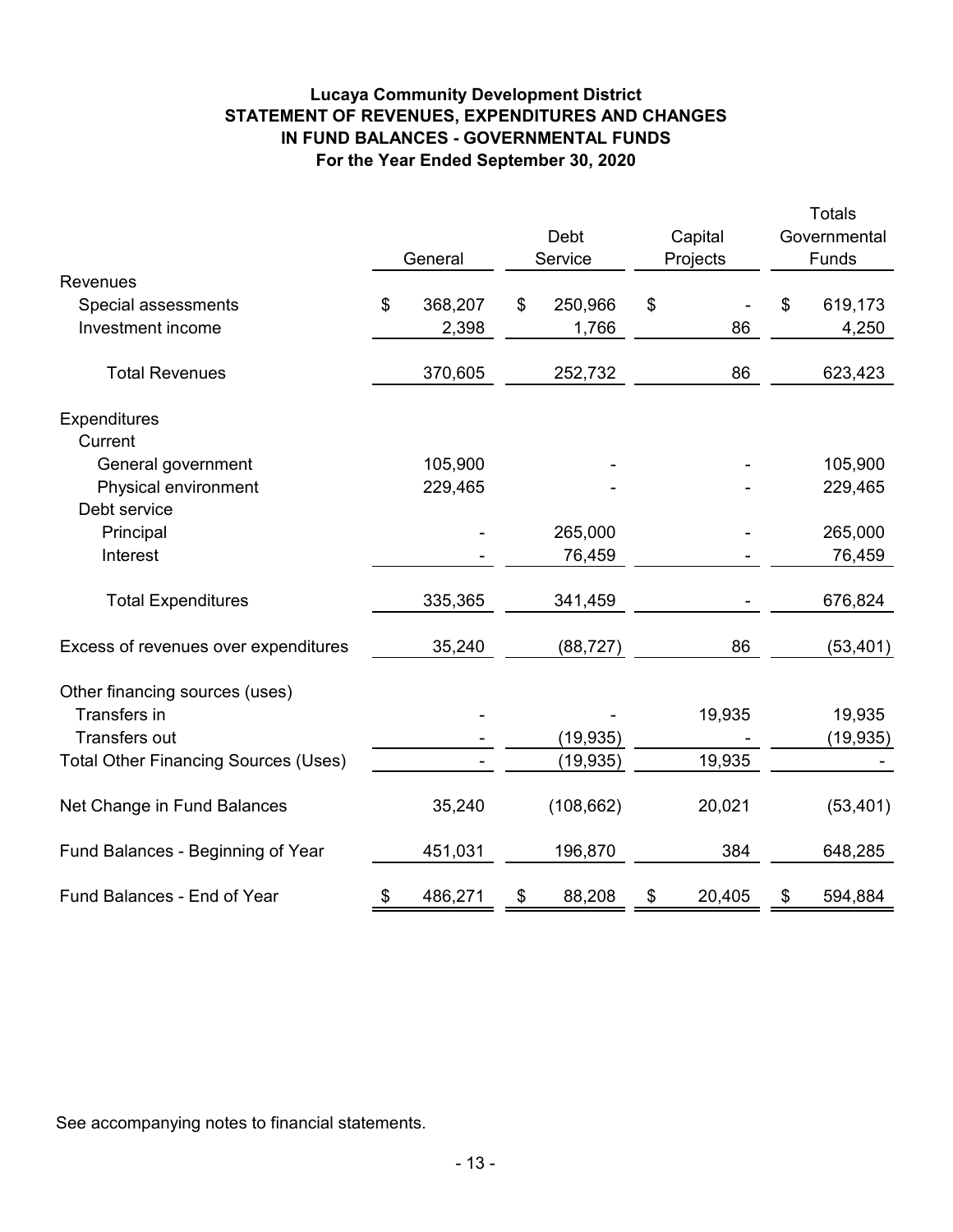## **Lucaya Community Development District RECONCILIATION OF THE STATEMENT OF REVENUES, EXPENDITURES AND CHANGES IN FUND BALANCES OF GOVERNMENTAL FUNDS TO THE STATEMENT OF ACTIVITIES For the Year Ended September 30, 2020**

| Net Change in Fund Balances - Total Governmental Funds                                                                                                                                                                                                          | \$<br>(53, 401) |
|-----------------------------------------------------------------------------------------------------------------------------------------------------------------------------------------------------------------------------------------------------------------|-----------------|
| Amounts reported for governmental activities in the Statement of Activities are<br>different because:                                                                                                                                                           |                 |
| Governmental funds report capital outlays as expenditures. However, in the<br>Statement of Activities, the cost of those assets is allocated over their<br>estimated useful lives as depreciation. This is the amount of depreciation<br>in the current period. | (412, 759)      |
| Repayments of bond principal and capital leases are expenditures at the<br>fund level, but the repayment reduces long-term liabilities in the<br><b>Statement of Net Position.</b>                                                                              | 265,000         |
| Deferred obligations owed to the Developer for infrastructure costs are not<br>reported at the fund level but are reported as an expense at the<br>government-wide level.                                                                                       | (9,292)         |
| At the government-wide level, interest is accrued on outstanding bonds;<br>whereas at the fund level, interest expenditures are reported when due<br>This is the change in accrued interest in the current period.                                              | 5,935           |
| Change in Net Position of Governmental Activities                                                                                                                                                                                                               | (204,517)       |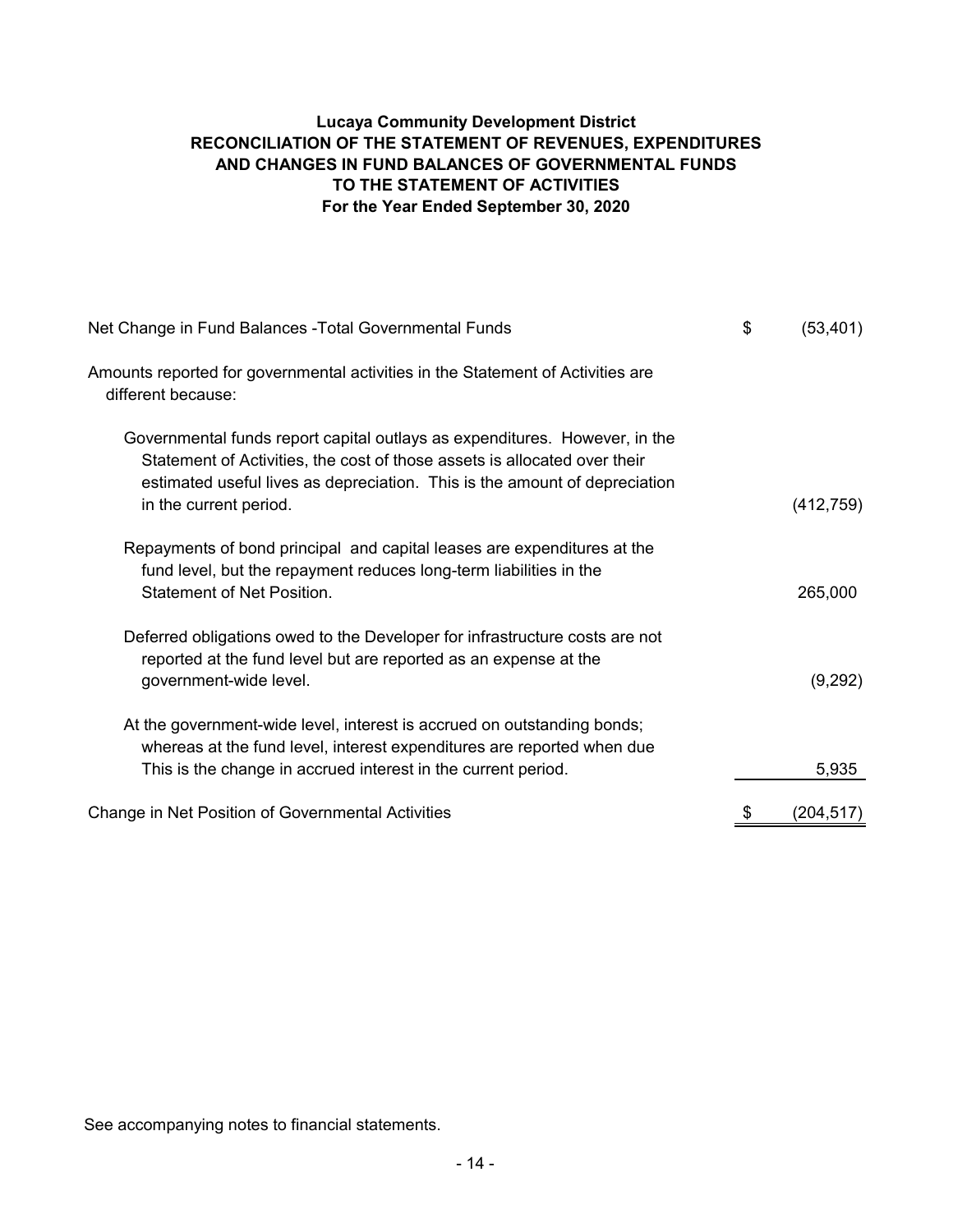## **Lucaya Community Development District STATEMENT OF REVENUES, EXPENDITURES AND CHANGES IN FUND BALANCES - BUDGET AND ACTUAL - GENERAL FUND For the Year Ended September 30, 2020**

|                                   | Original<br><b>Budget</b> | <b>Final</b><br><b>Budget</b> | <b>Actual</b> | <b>Variance with</b><br><b>Final Budget</b><br><b>Positive</b><br>(Negative) |
|-----------------------------------|---------------------------|-------------------------------|---------------|------------------------------------------------------------------------------|
| Revenues                          |                           |                               |               |                                                                              |
| Special assessments               | \$<br>366,235             | \$<br>366,235                 | \$<br>368,207 | \$<br>1,972                                                                  |
| Investment income                 |                           |                               | 2,398         | 2,398                                                                        |
| <b>Total Revenues</b>             | 366,235                   | 366,235                       | 370,605       | 4,370                                                                        |
| <b>Expenditures</b><br>Current    |                           |                               |               |                                                                              |
| General government                | 102,786                   | 102,786                       | 105,900       | (3, 114)                                                                     |
| Physical environment              | 263,449                   | 263,449                       | 229,465       | 33,984                                                                       |
| <b>Total Expenditures</b>         | 366,235                   | 366,235                       | 335,365       | 30,870                                                                       |
| Net Change in Fund Balances       |                           |                               | 35,240        | 35,240                                                                       |
| Fund Balances - Beginning of Year |                           |                               | 451,031       | 451,031                                                                      |
| Fund Balances - End of Year       |                           |                               | 486,271       | \$<br>486,271                                                                |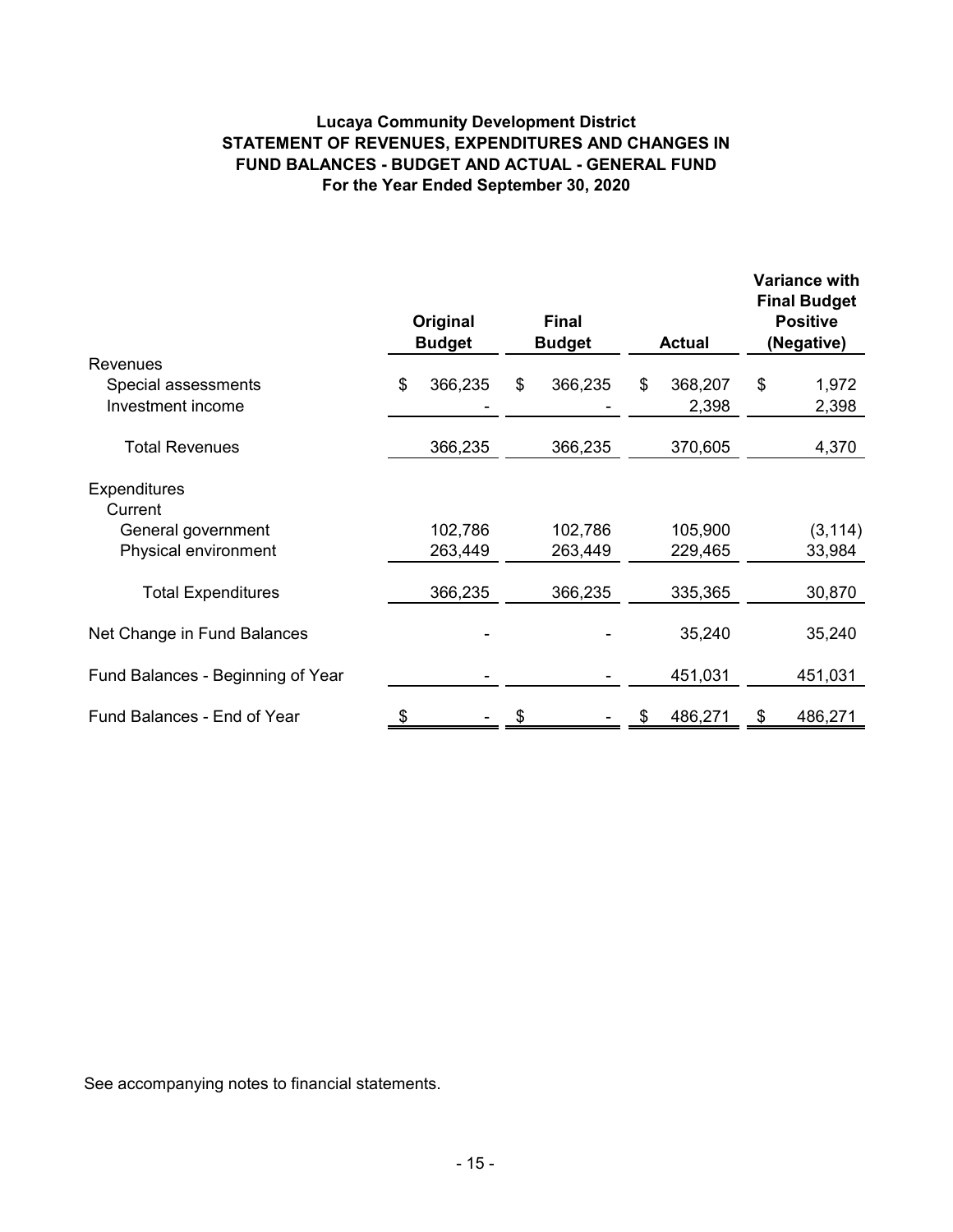## **NOTE A – SUMMARY OF SIGNIFICANT ACCOUNTING POLICIES**

The financial statements of the District have been prepared in conformity with generally accepted accounting principles (GAAP) as applied to governmental units. The Governmental Accounting Standards Board (GASB) is the accepted standard-setting body for establishing governmental accounting and financial reporting principles. The District's more significant accounting policies are described below.

## **1. Reporting Entity**

The District was established on December 21, 2004, pursuant to the Uniform Community Development District Act of 1980, Chapter 190, Florida Statutes, as amended (the "Act"), by Lee County Ordinance #04-25 as a Community Development District. The District was established for the purposes of financing and managing the acquisition, construction, maintenance and operation of the infrastructure necessary for community development within its jurisdiction. The District is authorized to issue bonds for the purpose, among others, of financing, funding, planning, establishing, acquiring, constructing district roads, landscaping, and other basic infrastructure projects within or outside the boundaries of the Lucaya Community Development District. The District is governed by a five-member Board of Supervisors who are elected on an at large basis by landowners within the District. The District operates within the criteria established by Chapter 190, Florida Statutes.

As required by GAAP, these financial statements present the Lucaya Community Development District (the primary government) as a stand-alone government. The reporting entity for the District includes all functions of government in which the District's Board exercises oversight responsibility including, but not limited to, financial interdependency, selection of governing authority, designation of management, significant ability to influence operations and accountability for fiscal matters.

Based upon the application of the above-mentioned criteria as set forth by the Governmental Accounting Standards Board, the District has identified no component units.

## **2. Measurement Focus and Basis of Accounting**

The basic financial statements of the District are composed of the following:

- Government-wide financial statements
- Fund financial statements
- Notes to financial statements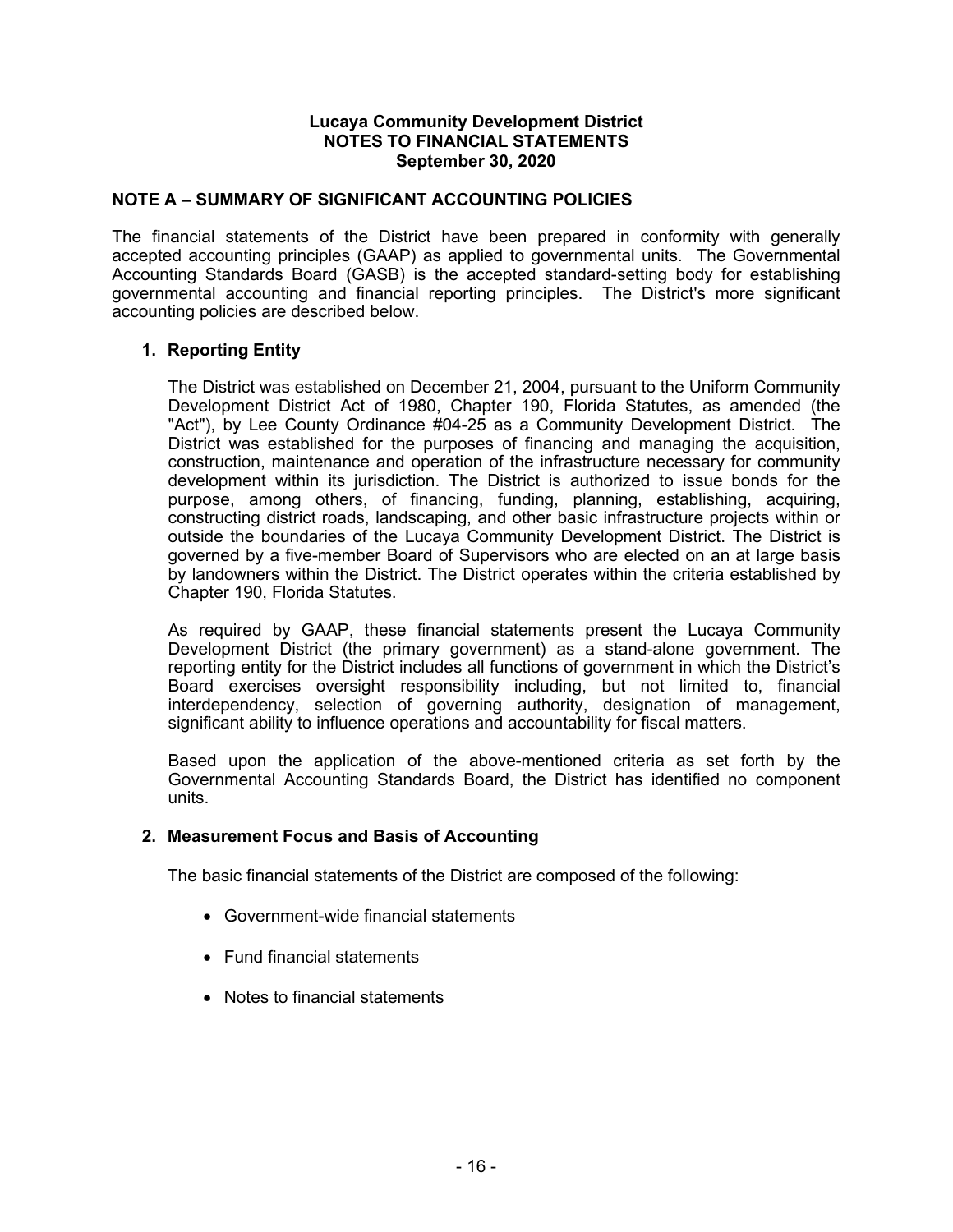## **NOTE A – SUMMARY OF SIGNIFICANT ACCOUNTING POLICIES (CONTINUED)**

## **2. Measurement Focus and Basis of Accounting (Continued)**

#### **a. Government-wide Financial Statements**

The government-wide financial statements are reported using the economic resources measurement focus and the accrual basis of accounting. Governmentwide financial statements report all non-fiduciary information about the reporting government as a whole. These statements include all the governmental activities of the primary government. The effect of interfund activity has been removed from these statements.

Governmental activities are supported by special assessments and interest. Program revenues are netted with program expenses in the statement of activities to present the net cost of each program.

Amounts paid to acquire capital assets are capitalized as assets, rather than reported as an expenditure. Proceeds of long-term debt are recorded as liabilities in the government-wide financial statements, rather than as an other financing source.

Amounts paid to reduce long-term indebtedness of the reporting government are reported as a reduction of the related liability, rather than as an expenditure.

#### **b. Fund Financial Statements**

The underlying accounting system of the District is organized and operated on the basis of separate funds, each of which is considered to be a separate accounting entity. The operations of each fund are accounted for with a separate set of selfbalancing accounts that comprise its assets, liabilities, fund equity, revenues and expenditures or expenses, as appropriate. Governmental resources are allocated to and accounted for in individual funds based upon the purposes for which they are to be spent and the means by which spending activities are controlled.

Fund financial statements for the primary government's governmental funds are presented after the government-wide financial statements. These statements display information about major funds individually.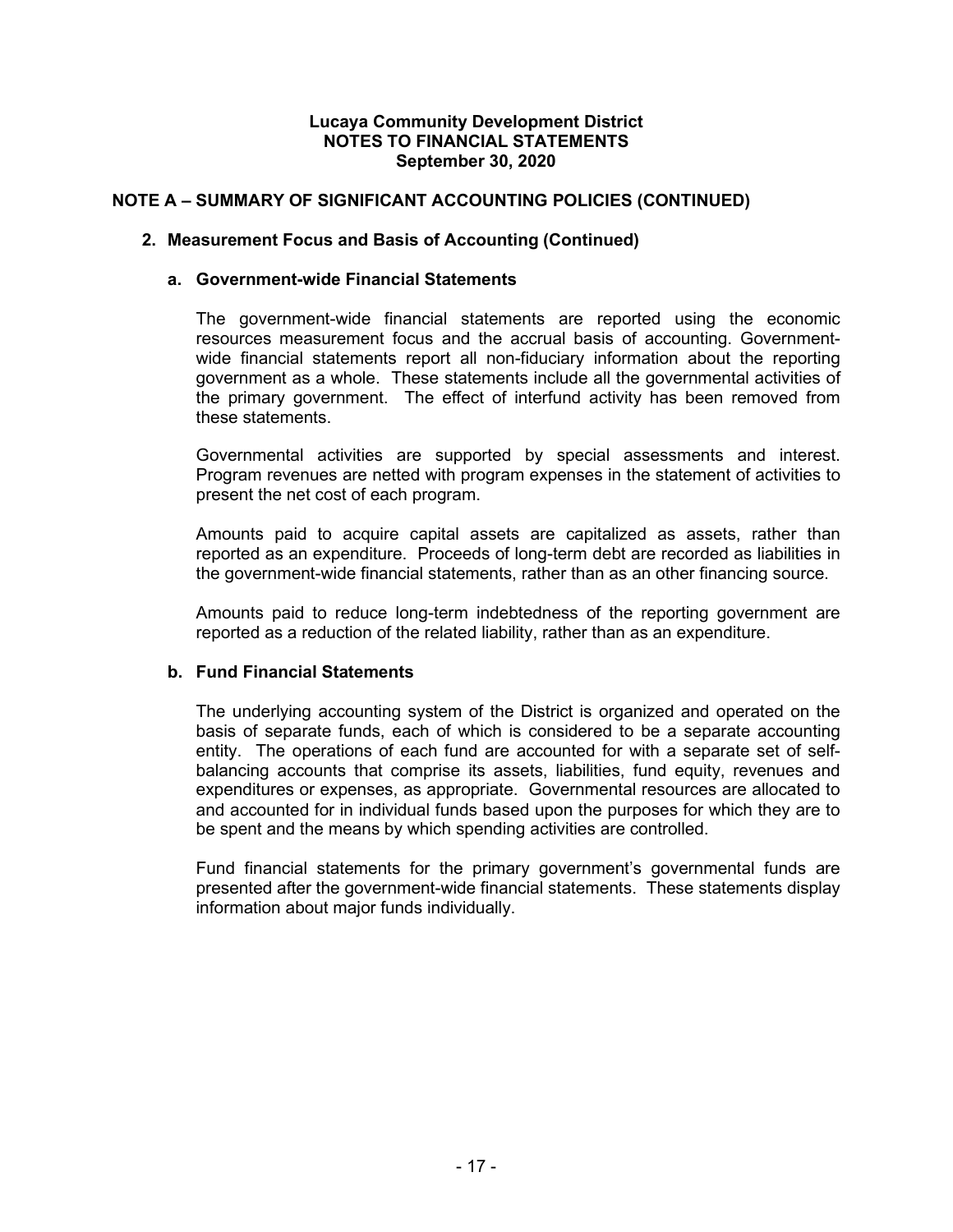## **NOTE A – SUMMARY OF SIGNIFICANT ACCOUNTING POLICIES (CONTINUED)**

## **2. Measurement Focus and Basis of Accounting (Continued)**

### **b. Fund Financial Statements (Continued)**

### **Governmental Funds**

The District classifies fund balance according to Governmental Accounting Standards Board Statement 54 – Fund Balance Reporting and Governmental Fund Type Definitions. The Statement requires the fund balance for governmental funds to be reported in classifications that comprise a hierarchy based primarily on the extent to which the government is bound to honor constraints on the specific purposes for which amounts in those funds can be spent.

The District has various policies governing the fund balance classifications.

Nonspendable Fund Balance – This classification consists of amounts that cannot be spent because they are either not in spendable form or are legally or contractually required to be maintained intact.

Restricted Fund Balance *–* This classification includes amounts that can be spent only for specific purposes stipulated by constitution, external resource providers, or through enabling legislation.

Assigned Fund Balance – This classification consists of the Board of Supervisors' intent to be used for specific purposes but are neither restricted nor committed. The assigned fund balances can also be assigned by the District's management company.

Unassigned Fund Balance – This classification is the residual classification for the government's general fund and includes all spendable amounts not contained in the other classifications. Unassigned fund balance is considered to be utilized first when an expenditure is incurred for purposes for which amounts in any of those unrestricted fund balance classifications could be used.

Fund Balance Spending Hierarchy – For all governmental funds except special revenue funds, when restricted, committed, assigned, and unassigned fund balances are combined in a fund, qualified expenditures are paid first from restricted or committed fund balance, as appropriate, then assigned and finally unassigned fund balances.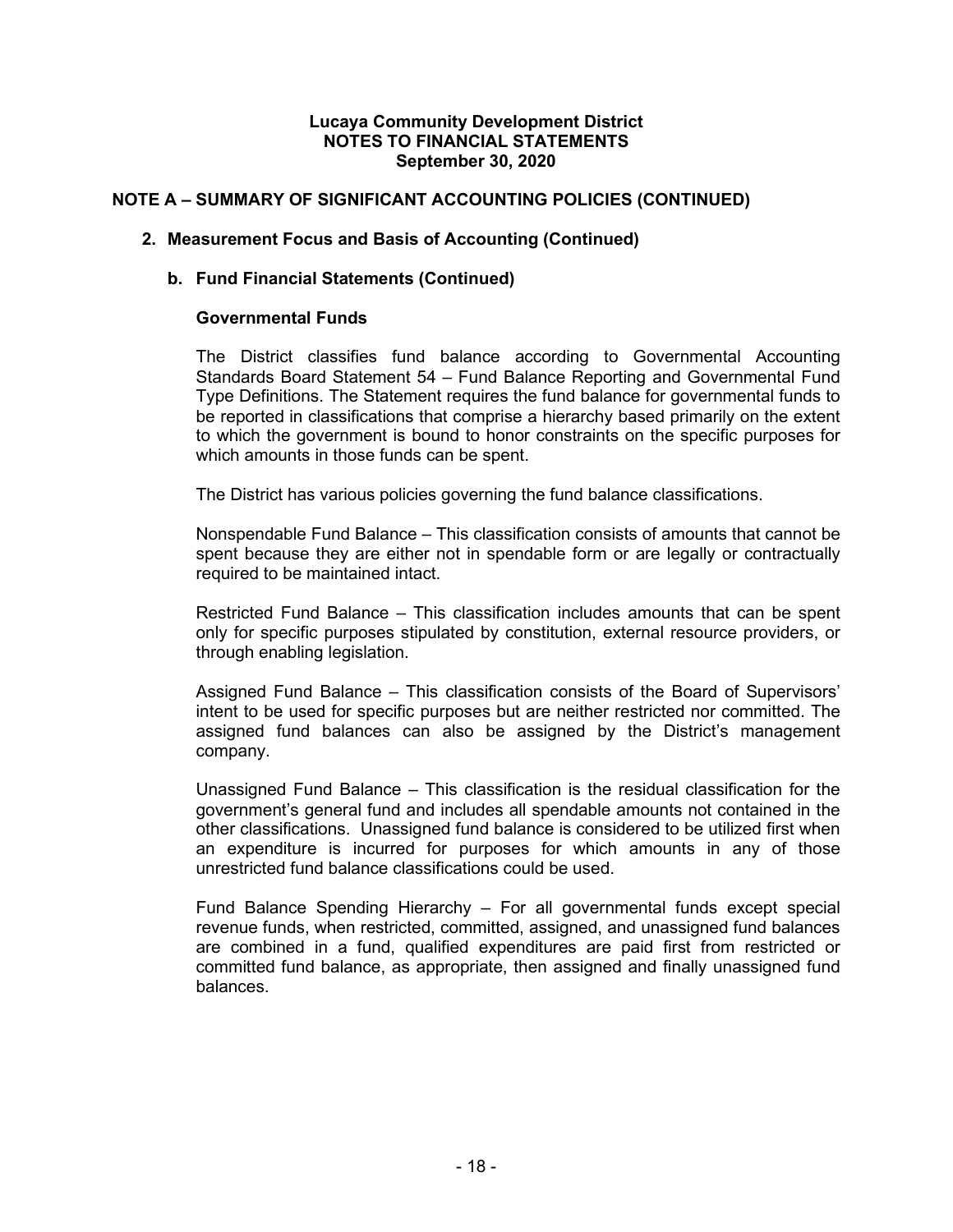## **NOTE A – SUMMARY OF SIGNIFICANT ACCOUNTING POLICIES (CONTINUED)**

### **2. Measurement Focus and Basis of Accounting (Continued)**

### **b. Fund Financial Statements (Continued)**

#### **Governmental Funds (Continued)**

Governmental fund financial statements are reported using the current financial resources measurement focus and the modified accrual basis of accounting. Revenues are considered to be available when they are collected within the current period or soon thereafter to pay liabilities of the current period. For this purpose, the District considers revenues to be available if they are collected within 60 days of the end of the current fiscal period.

Expenditures generally are recorded when a liability is incurred, as under accrual accounting. Interest associated with the current fiscal period is considered to be an accrual item and so has been recognized as revenue of the current fiscal period.

Under the current financial resources measurement focus, only current assets and current liabilities are generally included on the balance sheet. The reported fund balance is considered to be a measure of "available spendable resources".

Governmental fund operating statements present increases (revenues and other financing sources) and decreases (expenditures and other financing uses) in net current assets. Accordingly, they are said to present a summary of sources and uses of "available spendable resources" during a period.

Because of their spending measurement focus, expenditure recognition for governmental fund types excludes amounts represented by non-current liabilities. Since they do not affect net current assets, such long-term amounts are not recognized as governmental fund type expenditures or fund liabilities.

Amounts expended to acquire capital assets are recorded as expenditures in the year that resources are expended, rather than as fund assets. The proceeds of longterm debt are recorded as an other financing source rather than as a fund liability.

Debt service expenditures are recorded only when payment is due.

## **3. Basis of Presentation**

#### **a. Governmental Major Funds**

General Fund – The General Fund is the District's primary operating fund. It accounts for all financial resources of the general government, except those required to be accounted for in another fund.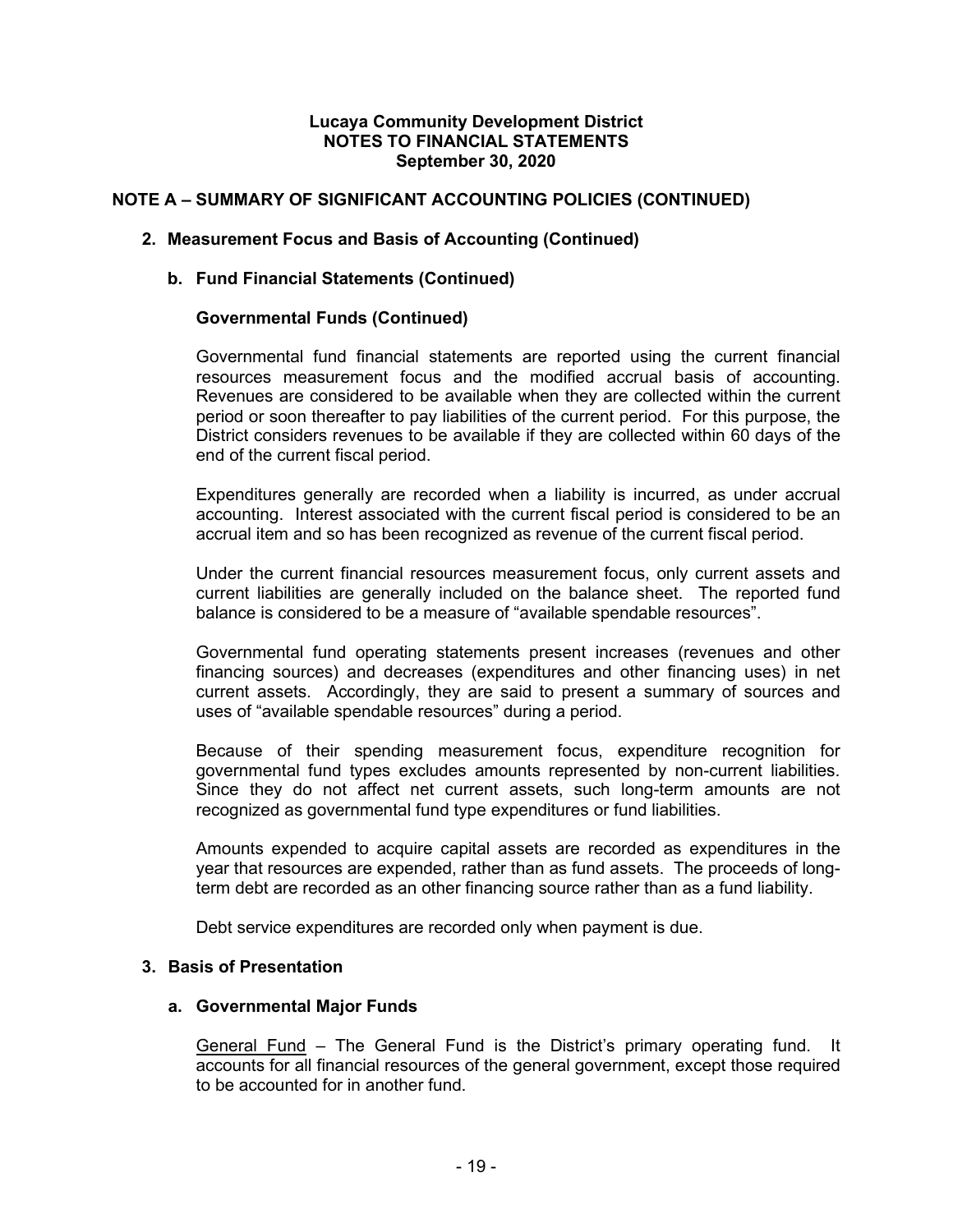## **NOTE A – SUMMARY OF SIGNIFICANT ACCOUNTING POLICIES (CONTINUED)**

## **3. Basis of Presentation (Continued)**

### **a. Governmental Major Funds (Continued)**

Debt Service Fund – Accounts for debt service requirements to retire the capital improvement bonds which were used to finance the construction of District infrastructure improvements.

Capital Projects Fund – The Capital Projects Funds account for construction of infrastructure improvements within the boundaries of the district.

#### **b. Non-current Governmental Assets/Liabilities**

GASB Statement 34 requires that non-current governmental assets, such as infrastructure and improvements, and non-current governmental liabilities, such as general obligation bonds and developer obligations be reported in the governmental activities column in the government-wide Statement of Net Position.

### **4. Assets, Liabilities, and Net Position or Equity**

#### **a. Cash and Investments**

Florida Statutes require state and local governmental units to deposit monies with financial institutions classified as "Qualified Public Depositories," a multiple financial institution pool whereby groups of securities pledged by the various financial institutions provide common collateral from their deposits of public funds. This pool is provided as additional insurance to the federal depository insurance and allows for additional assessments against the member institutions, providing full insurance for public deposits.

The District is authorized to invest in those financial instruments as established by Section 218.415, Florida Statutes. The authorized investments consist of:

- 1. Direct obligations of the United States Treasury;
- 2. The Local Government Surplus Funds Trust or any intergovernmental investment pool authorized pursuant to the Florida Interlocal Cooperative Act of 1969;
- 3. Interest-bearing time deposits or savings accounts in authorized qualified public depositories;
- 4. Securities and Exchange Commission, registered money market funds with the highest credit quality rating from a nationally recognized rating agency.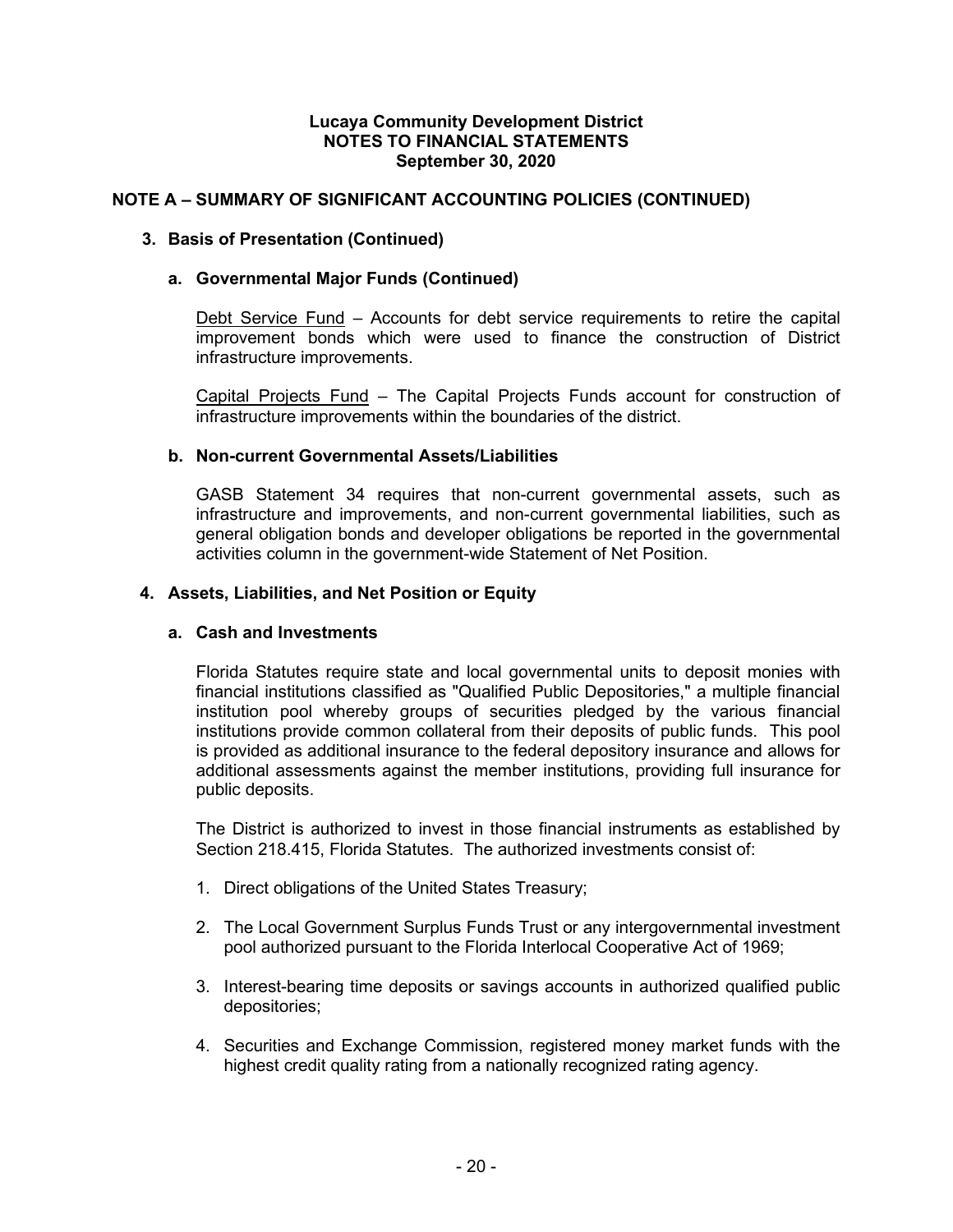### **NOTE A – SUMMARY OF SIGNIFICANT ACCOUNTING POLICIES (CONTINUED)**

### **4. Assets, Liabilities, and Net Position or Equity (Continued)**

#### **a. Cash and Investments (Continued)**

For purposes of the statement of cash flows, cash equivalents include time deposits and all highly liquid debt instruments with original maturities of three months or less and held in a qualified public depository as defined by Section 280.02, Florida Statutes.

#### **b. Restricted Net Position**

Certain net position of the District is classified as restricted on the statement of net position because their use is limited either by law through constitutional provisions or enabling legislation; or by restrictions imposed externally by creditors. In a fund with both restricted and unrestricted net position, qualified expenses are considered to be paid first from restricted net position and then from unrestricted net position.

### **c. Capital Assets**

Capital assets, which include infrastructure and improvements other than buildings, are reported in the governmental activities column.

The District defines capital assets as assets with an initial, individual cost of \$5,000 or more and an estimated useful life in excess of two years. The valuation basis for all assets is historical cost.

The costs of normal maintenance and repairs that do not add to the value of the asset or materially extend its useful life are not capitalized.

Major outlays for capital assets and improvements are capitalized as projects are constructed.

Depreciation of capital assets is computed and recorded by utilizing the straight-line method. Estimated useful lives of the various classes of depreciable capital assets range from 15 to 25 years.

## **d. Budgets**

Budgets are prepared and adopted after public hearings for the governmental funds, pursuant to Chapter 190, Florida Statutes. The District utilizes the same basis of accounting for budgets as it does for revenues and expenditures in its various funds. The legal level of budgetary control is at the fund level. All budgeted appropriations lapse at year end. Formal budgets are adopted for the general and debt service funds. As a result, deficits in the budget columns of the accompanying financial statements may occur.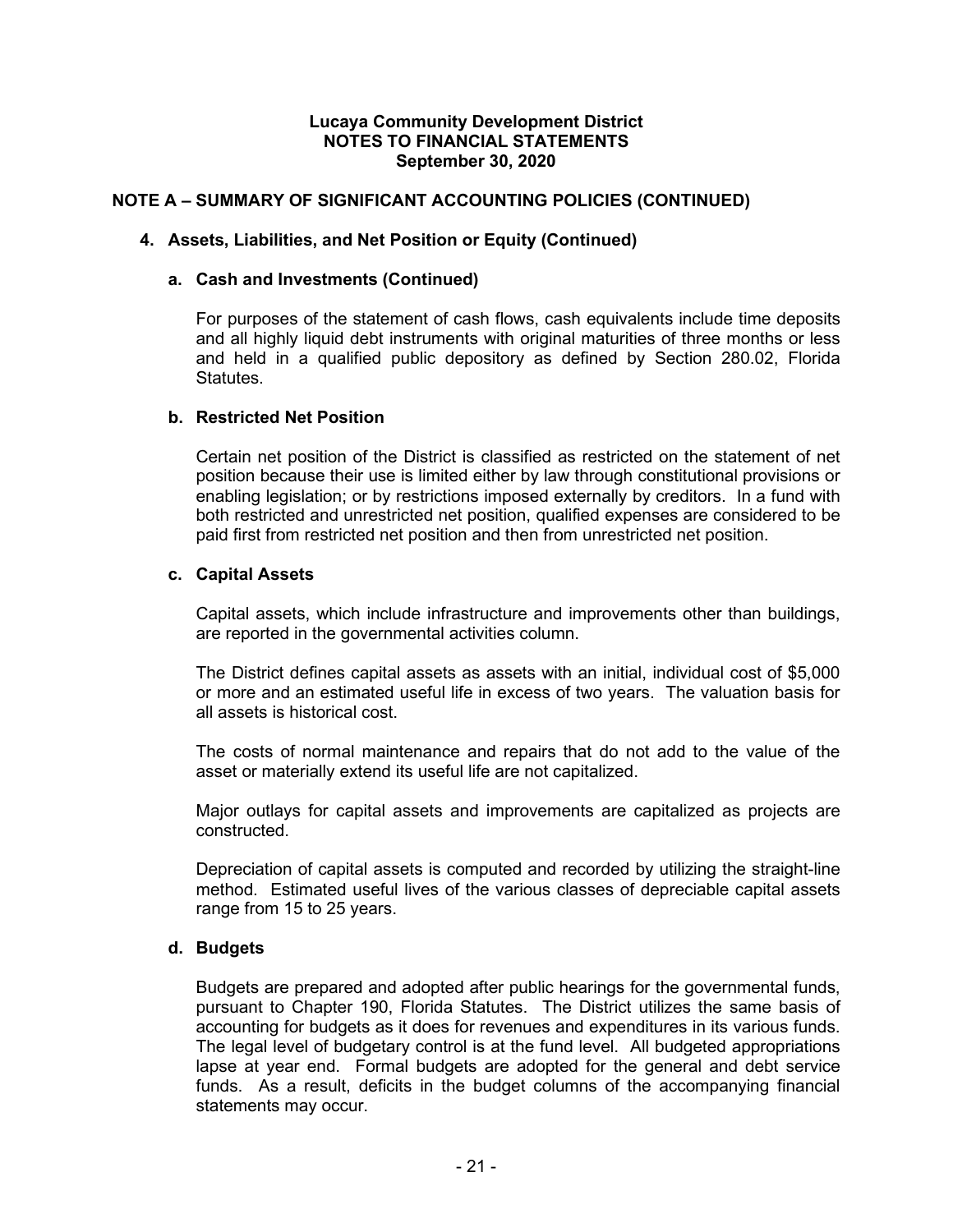### **NOTE B – CASH AND INVESTMENTS**

All deposits are held in qualified public depositories and are included on the accompanying balance sheet as cash and investments.

#### Custodial Credit Risk – Deposits

Custodial credit risk is the risk that in the event of a bank failure, the District's deposits may not be returned to it. The District does not have a formal deposit policy for custodial credit risk; however, they follow the provisions of Chapter 280, Florida Statutes regarding deposits and investments. As of September 30, 2020, the District's bank balance was \$512,178 and the carrying value was \$500,339. Exposure to custodial credit risk was as follows. The District maintains all deposits in a qualified public depository in accordance with the provisions of Chapter 280, Florida Statutes, which means that all deposits are fully insured by Federal Depositors Insurance or collateralized under Chapter 280, Florida Statutes.

As of September 30, 2020, the District had the following investments and maturities:

| Investment                          | <b>Maturities</b> | <b>Fair Value</b> |         |  |  |
|-------------------------------------|-------------------|-------------------|---------|--|--|
| First American Treasury Obligations | 46 Days*          |                   | 108.613 |  |  |

#### \*Maturity is a weighted average maturity

The District categorizes its fair value measurement within the fair value hierarchy established by generally accepted accounting principles. The fair value is the price that would be received to sell an asset, or paid to transfer a liability, in an orderly transaction between market participants at the measurement date. The hierarchy is based on the valuation inputs used to measure the fair value of the asset. The District uses a market approach in measuring fair value that uses prices and other relevant information generated by market transactions involving identical or similar assets, liabilities, or groups of assets and liabilities.

Assets or liabilities are classified into one of three levels. Level 1 is the most realizable and is based on quoted price for identical assets, or liabilities, in an active market. Level 2 uses significant other observable inputs when obtained quoted prices for identical or similar assets, or liabilities, in markets that are not active. Level 3 is the least reliable and uses significant unobservable inputs that uses the best information available under the circumstances which includes the District's own data in measuring unobservable inputs.

Based on the criteria in the preceding paragraph, the investment listed above is a Level 1 asset.

#### Interest Rate Risk

The District does not have a formal investment policy that limits investment maturities as a means of managing its exposure to fair value losses arising from increasing interest rates.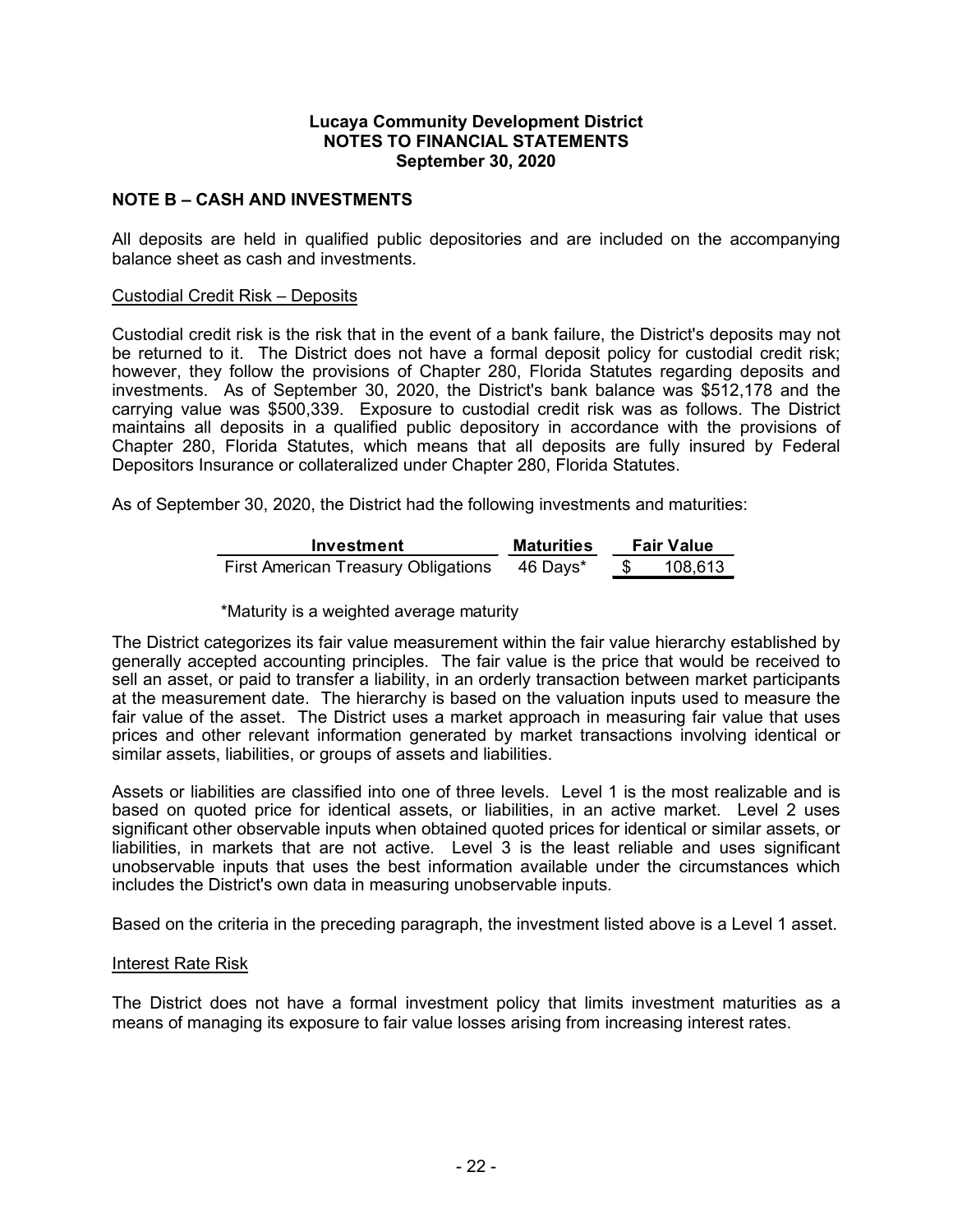### **NOTE B - CASH AND INVESTMENTS (CONTINUED)**

#### Credit Risk

The District's investments in treasury funds, money markets and government loans are limited by state statutory requirements and bond compliance. The District has no investment policy that would further limit its investment choices. As of September 30, 2020, the District's investments in First American Treasury Obligation was rated AAAm by Standard & Poor's.

#### Concentration of Credit Risk

The District places no limit on the amount it may invest in any one fund. The investments in First American Treasury Obligations represent 100% of District's total investments.

The types of deposits and investments and their level of risk exposure as of September 30, 2020 were typical of these items during the fiscal year then ended. The District considers any decline in fair value for certain investments to be temporary.

### **NOTE C – SPECIAL ASSESSMENT REVENUES**

Assessments are non-ad valorem assessments on benefited property within the District. Operating and Maintenance Assessments are based upon the adopted budget and levied annually at a public hearing by the District. Debt Service Assessments are levied when bonds are issued and collected annually. The District may collect assessments directly or utilize the uniform method of collections (Chapter 197.3632, Florida Statues). Direct collected assessments are due as determined by annual assessment resolution adopted by the Board of Supervisors. Assessments collected under the uniform method are due and payable on November 1 or as soon as the assessment roll is certified and delivered to the Tax Collector. Per Section 197.162, Florida Statutes discounts are allowed for early payment at the rate of 4% in November, 3% in December, 2% in January, and 1% in February. Taxes paid in March are without discount.

All unpaid assessments become delinquent as of April 1. Virtually all unpaid assessments are collected via the sale of tax certificates on, or prior to, June 1; therefore, there were no material amounts receivable at fiscal year-end. Assessment levied for the 2019-2020 fiscal year were levied in October 2019.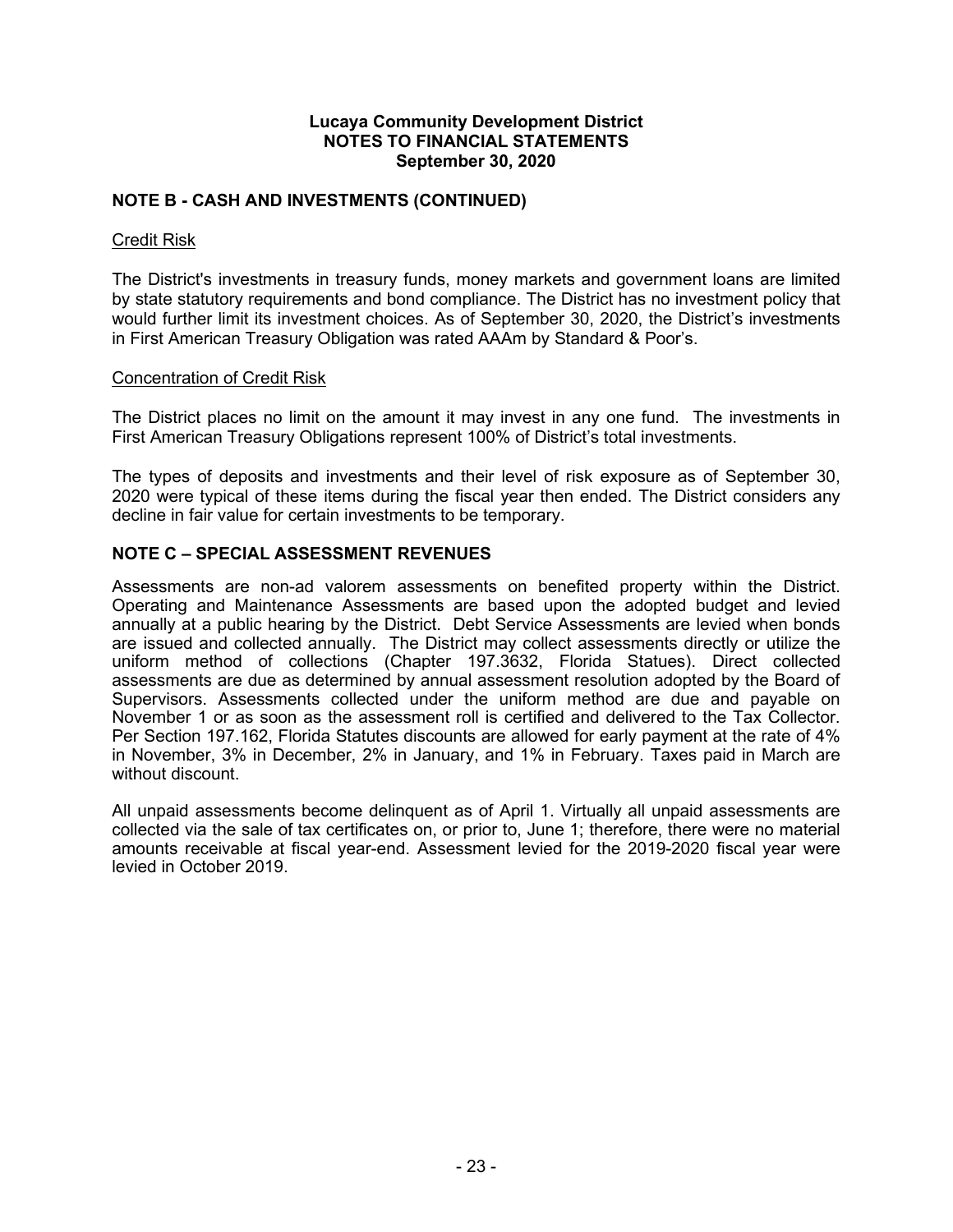## **NOTE D – CAPITAL ASSETS**

Capital asset activity for the year ended September 30, 2020 was as follows:

|                                                | <b>Balance</b><br>October 1.<br>2019 |             | Additions |           | <b>Disposals</b> |  | <b>Balance</b><br>September 30.<br>2020 |             |
|------------------------------------------------|--------------------------------------|-------------|-----------|-----------|------------------|--|-----------------------------------------|-------------|
| <b>Governmental activities:</b>                |                                      |             |           |           |                  |  |                                         |             |
| Capital assets, being depreciated:             |                                      |             |           |           |                  |  |                                         |             |
| Infrastructure                                 | \$                                   | 8,424,717   | \$        |           | \$               |  | S                                       | 8,424,717   |
| Improvements other than buildings              |                                      | 1,093,220   |           |           |                  |  |                                         | 1,093,220   |
| <b>Total Capital Assets, Being Depreciated</b> |                                      | 9,517,937   |           |           |                  |  |                                         | 9,517,937   |
| Less accumulated depreciation for:             |                                      |             |           |           |                  |  |                                         |             |
| Infrastructure                                 |                                      | (4,190,650) |           | (340,348) |                  |  |                                         | (4,530,998) |
| Improvements other than buildings              |                                      | (900, 641)  |           | (72, 411) |                  |  |                                         | (973,052)   |
| <b>Total Accumulated Depreciation</b>          |                                      | (5,091,291) |           | (412,759) |                  |  |                                         | (5,504,050) |
| <b>Total Capital Assets Depreciated, Net</b>   |                                      | 4,426,646   |           | (412,759) | \$.              |  |                                         | 4,013,887   |

Current year depreciation of \$412,759 was charged to physical environment.

### **NOTE E – LONG-TERM DEBT**

#### Governmental Activities

The following is a summary of activity for long-term debt of the Governmental Activities for the year ended September 30, 2020:

| Long-term debt at October 1, 2019    | 1,465,000 |
|--------------------------------------|-----------|
| <b>Principal payments</b>            | (265,000) |
| Long-term debt at September 30, 2020 | 1,200,000 |

Long-term debt for Governmental Activities is comprised of the following:

#### **Capital Improvement Revenue Bonds**

\$2,315,000 Series 2005 Capital Improvement Revenue Bonds are due in annual principal installments beginning May 2006 maturing May 2035. Interest at a rate of 5.375% is due May and November beginning November 2005. Current portion is \$55,000. \$ 1,200,000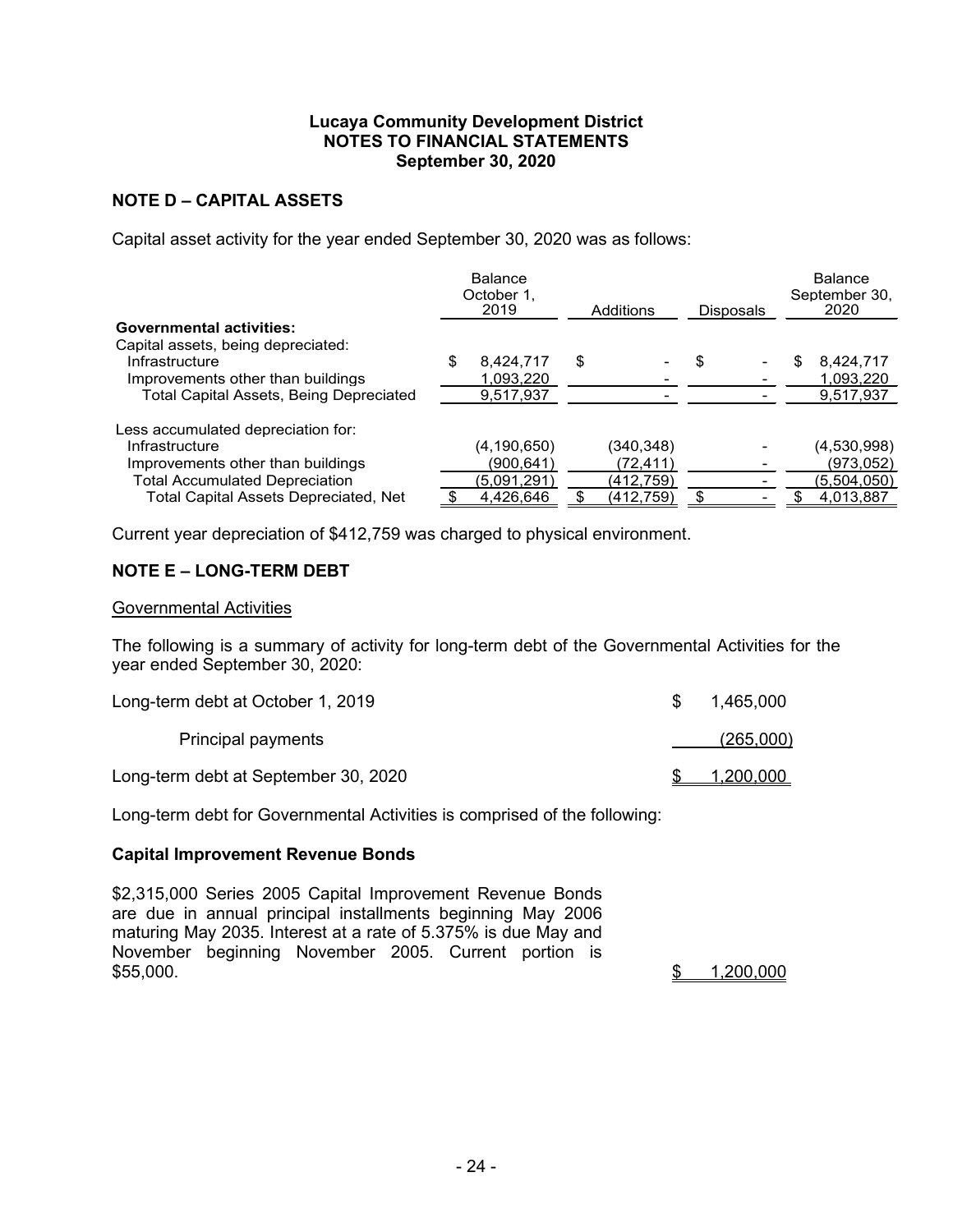## **NOTE E – LONG-TERM DEBT (CONTINUED)**

The annual requirements to amortize the principal and interest of bonded debt outstanding as of September 30, 2020 are as follows:

| <b>Year Ending</b><br>September 30, | Principal |           | Interest     |    | Total     |  |  |
|-------------------------------------|-----------|-----------|--------------|----|-----------|--|--|
|                                     |           |           |              |    |           |  |  |
| 2021                                | \$        | 55,000    | \$<br>64,500 | \$ | 119,500   |  |  |
| 2022                                |           | 55,000    | 61,544       |    | 116,544   |  |  |
| 2023                                |           | 60,000    | 58,587       |    | 118,587   |  |  |
| 2024                                |           | 65,000    | 55,362       |    | 120,362   |  |  |
| 2025                                |           | 65,000    | 51,869       |    | 116,869   |  |  |
| 2026-2030                           |           | 395,000   | 201,561      |    | 596,561   |  |  |
| 2031-2035                           |           | 505,000   | 84,656       |    | 589,656   |  |  |
| Totals                              |           | 1,200,000 | 578,079      |    | 1,778,079 |  |  |

### Summary of Significant Bond Resolution Terms and Covenants

The Series 2005 Bonds are subject to redemption at the option of the District prior to their maturity, in whole or in part, at any time after May 1, 2015 at a redemption price equal to the principal amount of the Series 2005 Bonds to be redeemed, together with accrued interest to the date of redemption. The Series 2005 Bonds are subject to extraordinary mandatory redemption prior to maturity in the manner determined by the Bond Registrar if certain events occurred as outlined in the Trust Indenture.

The Trust Indenture established certain amounts be maintained in a reserve account. In addition, the Trust Indenture has certain restrictions and requirements relating principally to the use of proceeds to pay for the infrastructure improvements and the procedures to be followed by the District on assessments to property owners. The District agrees to levy special assessments in annual amounts adequate to provide payment of debt service and to meet the reserve requirements.

## Depository Funds

The bond resolution establishes certain funds and determines the order in which revenues are to be deposited into these funds. A description of the significant funds, including their purposes, is as follows:

Reserve Fund – The Series 2005 Reserve Account was funded from the proceeds of the Series 2005 Bonds in amounts equal to 50 percent of the maximum annual debt outstanding for all outstanding Series 2005 Bonds. The current reserve requirement is calculated as 3.412% of the principal amount deemed outstanding. Monies held in the reserve accounts will be used only for the purposes established in the Trust Indenture.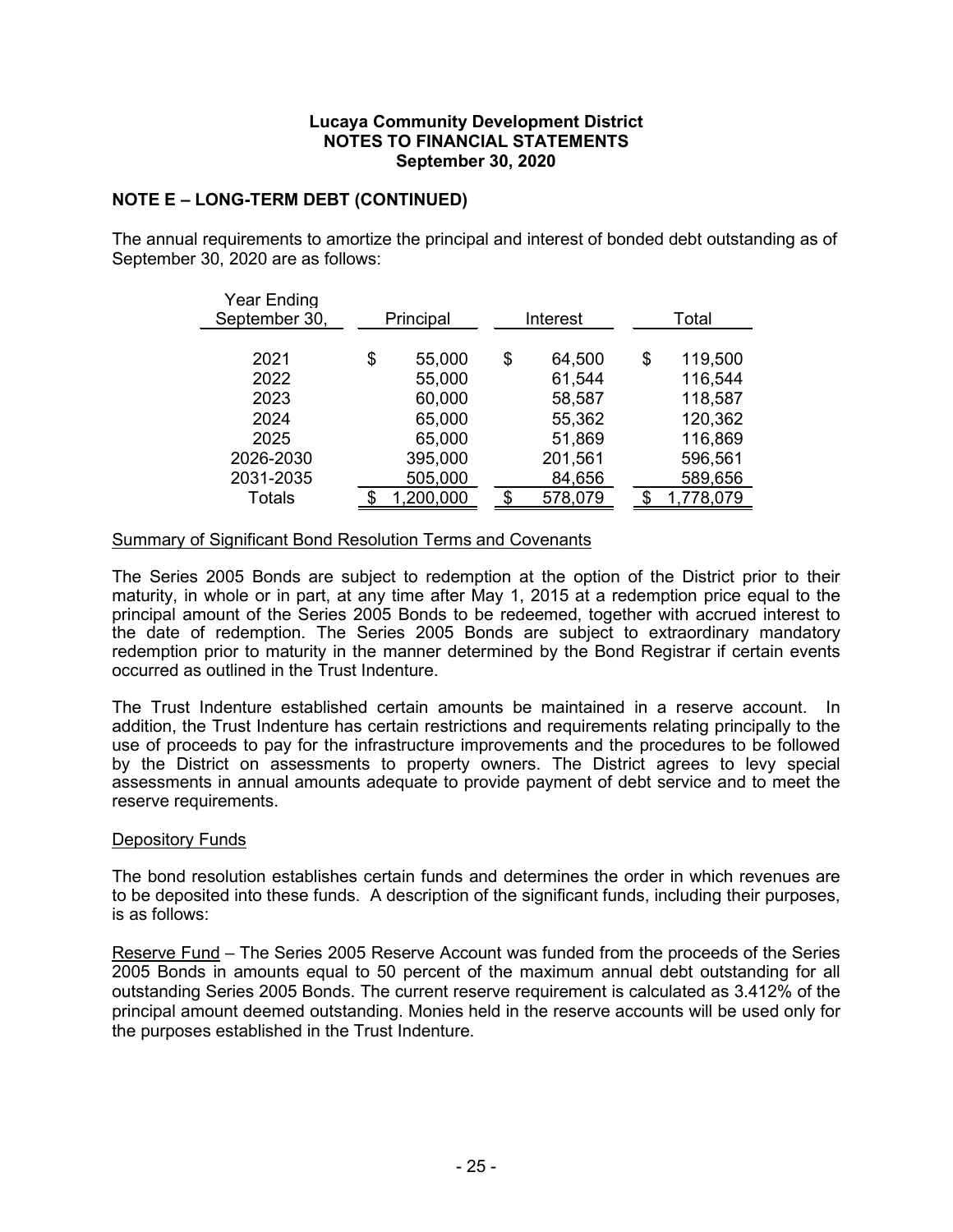## **NOTE E – LONG-TERM DEBT (CONTINUED)**

### Depository Funds (Continued)

The following is a schedule of required reserve balance as of September 30, 2020:

|                                                          | Reserve |                  | Reserve     |  |
|----------------------------------------------------------|---------|------------------|-------------|--|
|                                                          | Balance |                  | Requirement |  |
| Capital Improvement Revenue Refunding Bonds, Series 2005 | - S     | 40,835 \$ 37,583 |             |  |

### **Deferred Obligation**

Upon completion of the Capital Improvement Program, the District declared \$250,000 as unpaid deferred costs. Per the indenture, an amount equal to the reserve trust account and the deferred costs account is to be maintained as a liability on the government-wide financial statements until the total obligation is paid. As of the fiscal year ended September 30, 2020, the unpaid amount due is \$161,748. The deferred obligation outstanding on the Statement of Net Position at September 30, 2020 was \$61,240. The amount related to the deferred obligation is not included in the amortization schedule for long-term debt.

## **NOTE F – INTERFUND BALANCES**

Interfund balances at September 30, 2020, consisted of the following:

|                     | <b>Transfers In</b>          |  |  |
|---------------------|------------------------------|--|--|
| <b>Transfer Out</b> | <b>Capital Projects Fund</b> |  |  |
| Debt Service Fund   | 19.935                       |  |  |

The Debt Service Fund transferred funds to the Capital Projects Fund in accordance with the Trust Indenture.

### **NOTE G – RISK MANAGEMENT**

The District is exposed to various risks of loss related to torts; theft of, damage to and destruction of assets; errors and omissions; and natural disasters for which the government carries commercial insurance. There were no claims or settled claims from these risks that exceeded commercial coverage in the last three years.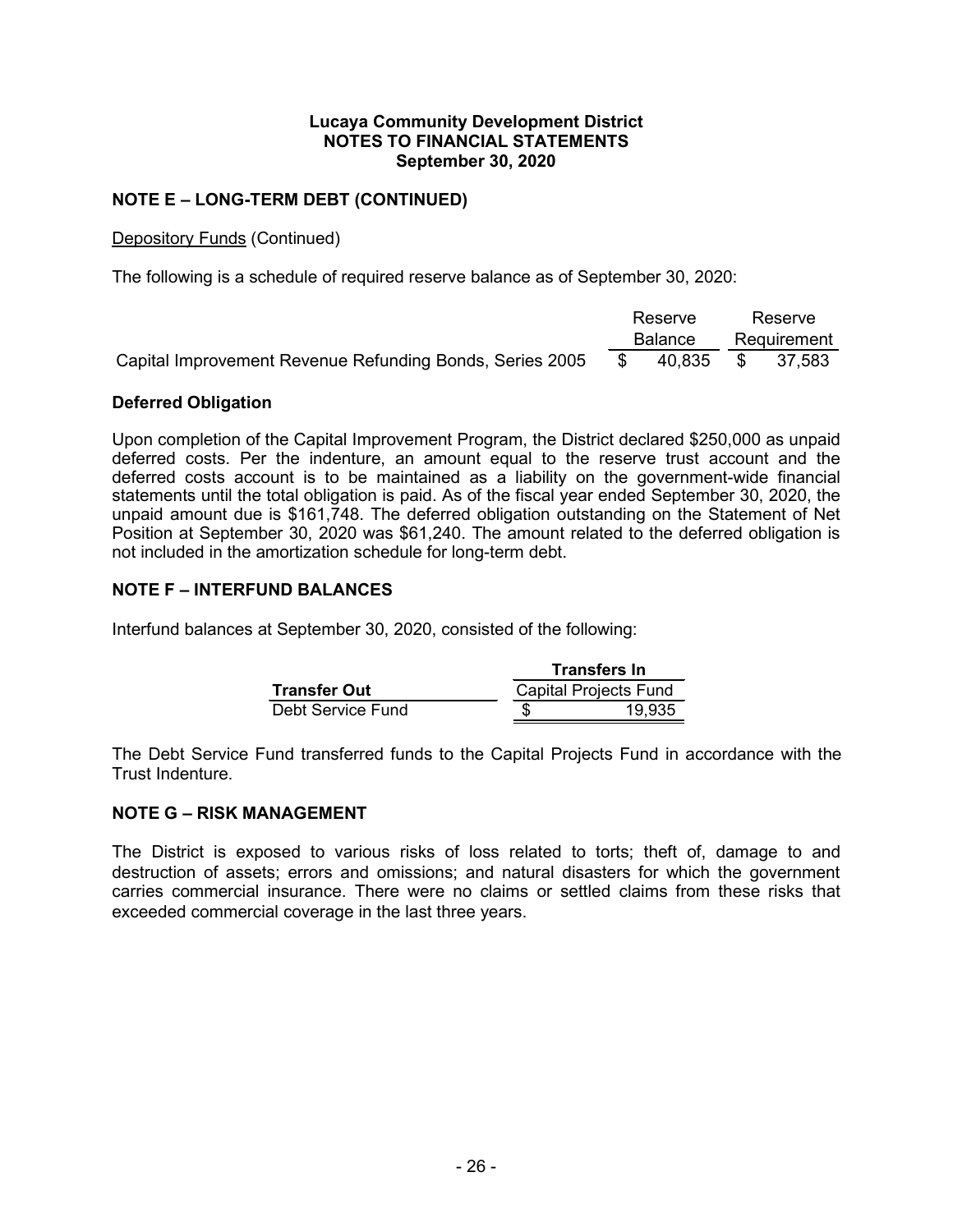

Certified Public Accountants PL

600 Citrus Avenue Suite 200 Fort Pierce, Florida 34950

772/461-6120 // 461-1155 FAX: 772/468-9278

#### **INDEPENDENT AUDITOR'S REPORT ON INTERNAL CONTROL OVER FINANCIAL REPORTING AND ON COMPLIANCE AND OTHER MATTERS BASED ON AN AUDIT OF FINANCIAL STATEMENTS PERFORMED IN ACCORDANCE WITH** *GOVERNMENT AUDITING STANDARDS*

To the Board of Supervisors Lucaya Community Development District Lee County, Florida

We have audited, in accordance with the auditing standards generally accepted in the United States of America and the standards applicable to financial audits contained in *Government Auditing Standards* issued by the Comptroller General of the United States, the financial statements of Lucaya Community Development District, as of and for the year ended September 30, 2020, and the related notes to the financial statements, and have issued our report thereon dated May 4, 2021.

#### **Internal Control Over Financial Reporting**

In planning and performing our audit, we considered Lucaya Community Development District's internal control over financial reporting (internal control) as a basis for designing audit procedures that are appropriate in the circumstances for the purpose of expressing our opinions on the financial statements, but not for the purpose of expressing an opinion on the effectiveness of Lucaya Community Development District's internal control. Accordingly, we do not express an opinion on the effectiveness of Lucaya Community Development District's internal control.

A *deficiency in internal control* exists when the design or operation of a control does not allow management or employees, in the normal course of performing their assigned functions, to prevent, or detect and correct misstatements on a timely basis. A *material weakness* is a deficiency, or combination of deficiencies, in internal control, such that there is a reasonable possibility that a material misstatement of the entity's financial statements will not be prevented, or detected and corrected on a timely basis. A *significant deficiency* is a deficiency, or a combination of deficiencies, in internal control that is less severe than a material weakness, yet important enough to merit attention by those charged with governance.

Our consideration of internal control was for the limited purpose described in the first paragraph of this section and was not designed to identify all deficiencies in internal control that might be material weaknesses or significant deficiencies. Given these limitations, during our audit we did not identify any deficiencies in internal control that we consider to be material weaknesses. However, material weaknesses may exist that have not been identified.

Member AICPA

Fort Pierce / Stuart - 27 -<br>Member AICPA Division for CPA Firms Private Companies practice Section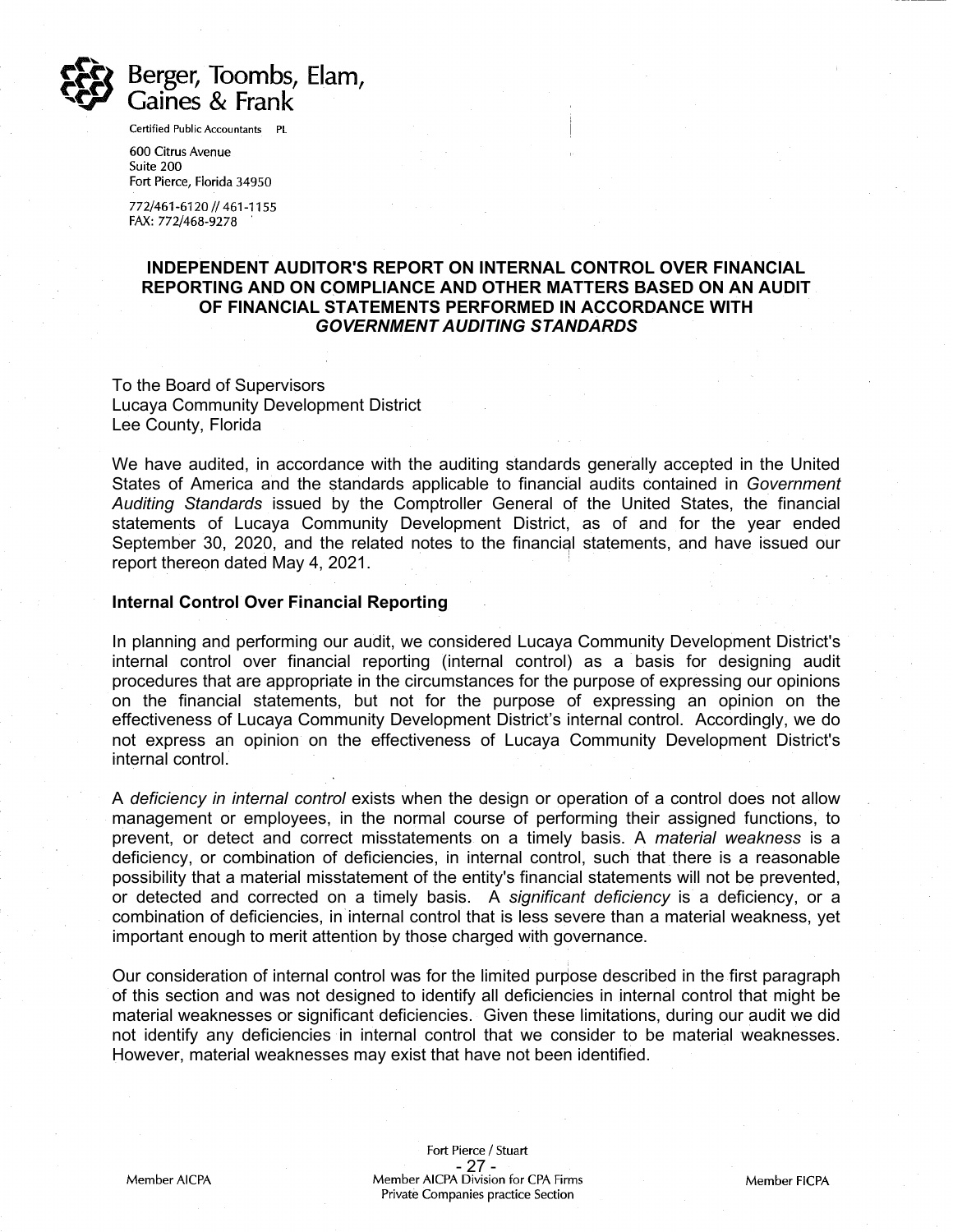

Board of Supervisors Lucaya Community Development District

#### **Compliance and Other Matters**

As part of obtaining reasonable assurance about whether Lucaya Community Development District's financial statements are free of material misstatement, we performed tests of its compliance with certain provisions of laws, regulations, contracts, and grant agreements, noncompliance with which could have a direct and material effect on the determination of financial statement amounts. However, providing an opinion on compliance with those provisions was not an objective of our audit, and accordingly, we do not express such an opinion. The results of our tests disclosed no instances of noncompliance or other matters that are required to be reported under *Government Auditing Standards*.

#### **Purpose of this Report**

The purpose of this report is solely to describe the scope of our testing of internal control and compliance and the results of that testing, and not to provide an opinion on the effectiveness of the entity's internal control or on compliance. This report is an integral part of an audit performed in accordance with *Government Auditing Standards* in considering the entity's internal control and compliance. Accordingly, this communication is not suitable for any other purpose.

Birgir Joonbo Glam<br>Isaines + Frank

Berger, Toombs, Elam, Gaines & Frank Certified Public Accountants PL Fort Pierce, Florida

May 4, 2021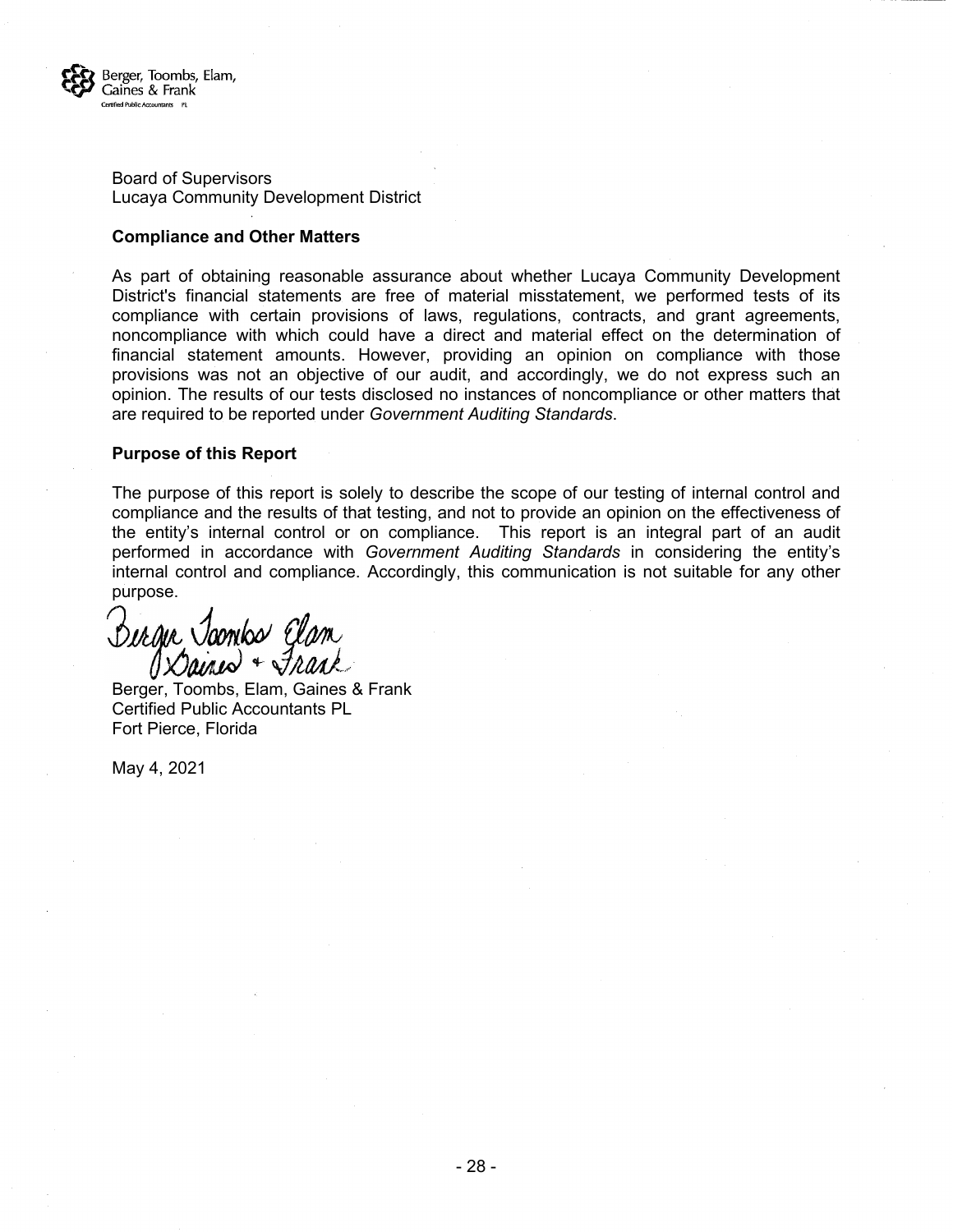

Certified Public Accountants PL

600 Citrus Avenue Suite 200 Fort Pierce, Florida 34950

772/461-6120 // 461-1155 FAX: 772/468-9278

#### **MANAGEMENT LETTER**

#### To the Board of Supervisors Lucaya Community Development District Lee County, Florida

#### **Report on the Financial Statements**

We have audited the financial statements of the Lucaya Community Development District as of and for the year ended September 30, 2020, and have issued our report thereon dated May 4, 2021.

#### **Auditor's Responsibility**

We conducted our audit in accordance with auditing standards generally accepted in the United States; the standards applicable to financial audits contained in *Government Auditing Standards*, issued by the Comptroller General of the United States and Chapter 10.550, Rules of the Florida Auditor General.

#### **Other Reporting Requirements**

We have issued our Independent Auditor's Report on Internal Control over Financial Reporting and on Compliance and Other Matters Based on an Audit of Financial Statements Performed in Accordance with *Government Auditing Standards* and our Independent Auditor's Report on an examination conducted in accordance with *AICPA Professionals Standards*, AT-C Section 315, regarding compliance requirements in accordance with Chapter 10.550, Rules of the Auditor General. Disclosures in those reports, which are dated May 4, 2021, should be considered in conjunction with this management letter.

#### **Prior Audit Findings**

Section 10.554(1)(i)1., Rules of the Auditor General, requires that we determine whether or not corrective actions have been taken to address findings and recommendations made in the preceding financial audit report. There were no findings or recommendations in the preceding financial audit report.

#### **Financial Condition and Management**

Section 10.554(1)(i)5.a. and 10.556(7), Rules of the Auditor General, require us to apply appropriate procedures and communicate the results of our determination as to whether or not Lucaya Community Development District has met one or more of the conditions described in Section 218.503(1), Florida Statutes, and to identify the specific conditions met. In connection with our audit, we determined that Lucaya Community Development District did not meet any of the conditions described in Section 218.503(1) Florida Statutes.

Fort Pierce / Stuart

Member AICPA<sup>-DA</sup>Wsion for CPA Firms Private Companies practice Section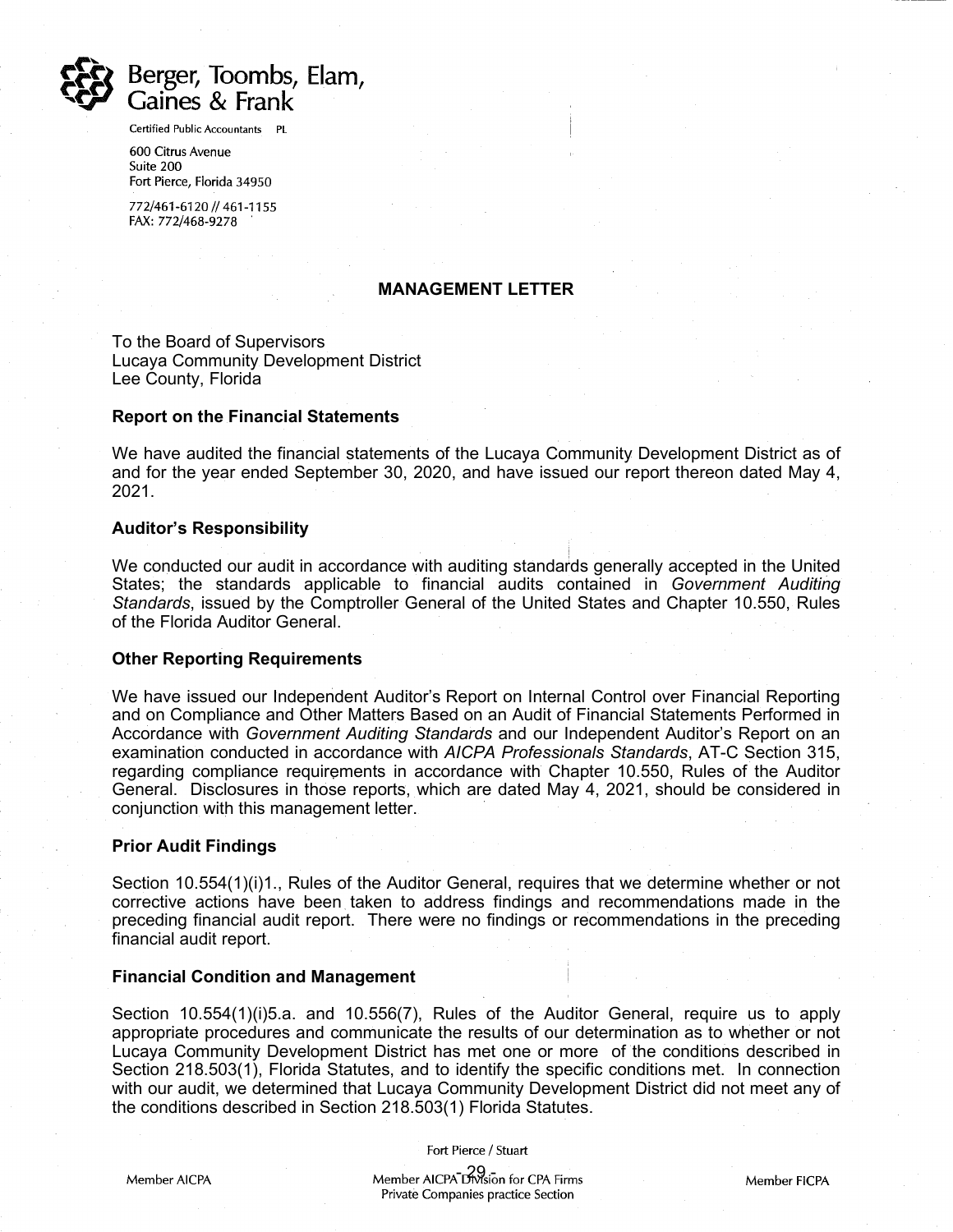

To the Board of Supervisors Lucaya Community Development District

Pursuant to Sections 10.554(1)(i)5.b. and 10.556(8), Rules of the Auditor General, we applied financial condition assessment procedures for Lucaya Community Development District. It is management's responsibility to monitor the Lucaya Community Development District's financial condition; our financial condition assessment was based in part on the representations made by management and the review of the financial information provided by the same as of September 30, 2020.

Section 10.554(1)(i)2., Rules of the Auditor General, requires that we communicate any recommendations to improve financial management. In connection with our audit, we did not have any such recommendations.

#### **Additional Matters**

Section 10.554(1)(i)3., Rules of the Auditor General, requires us to communicate noncompliance with provisions of contracts or grant agreements, or abuse, that have occurred, or are likely to have occurred, that have an effect on the financial statements that is less than material but warrants the attention of those charged with governance. In connection with our audit, we did not note any such findings.

#### **Purpose of this Letter**

Our management letter is intended solely for the information and use of the Legislative Auditing Committee, members of the Florida Senate and the Florida House of Representatives, the Florida Auditor General, Federal and other granting agencies, the Board of Supervisors, and applicable management, and is not intended to be and should not be used by anyone other than these specified parties.

Dergie Joonlos Elam

Berger, Toombs, Elam, Gaines & Frank Certified Public Accountants PL Fort Pierce, Florida

May 4, 2021